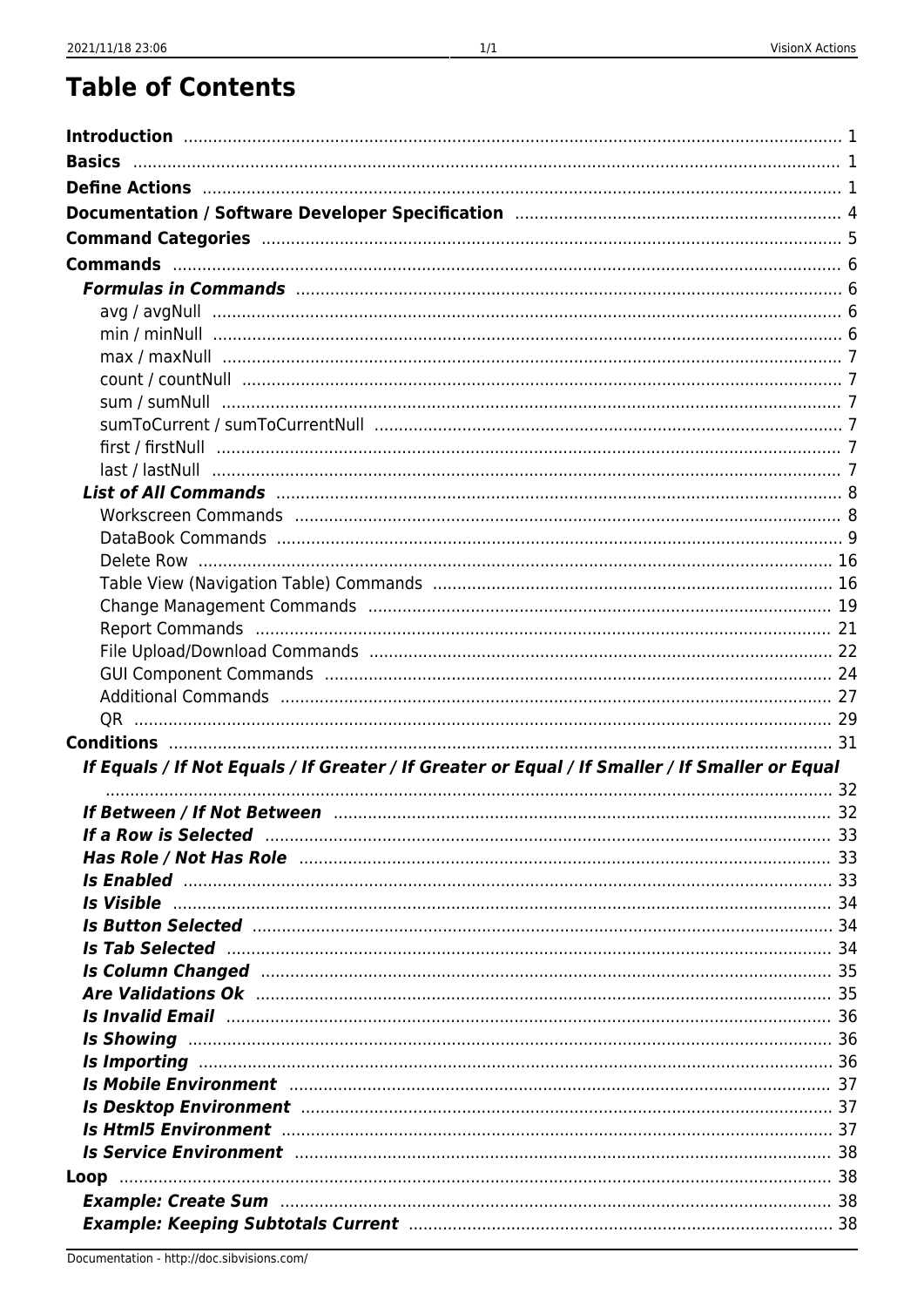# <span id="page-1-0"></span>**Introduction**

VisionX actions allow the user to add more functionality/features to their applications. Actions are used to implement functions in workscreens, such as clicking a button named "Report" to open a report, or calculating the value QUANTITY \* PRICE in the "SUM" column based on a value change in the "QUANTITY" column.

There are numerous examples for the use of actions. The following chapters will explain the functionality of actions using common examples.

We will begin with the basics.

# <span id="page-1-1"></span>**Basics**

Actions are created, edited and deleted via VisionX's GUI designer. They can be used for a number of events, such as, the click of a button. When the selected event occurs during the use of a workscreen, the respective action is performed.

Example: When the event "button click" occurs, the specified action is executed. For example, the action can show a a report.

The following steps show how a report is displayed after the click of a button labeled "Report".

# <span id="page-1-2"></span>**Define Actions**

The following steps demonstrate the definition of a simple action.

Example: Displaying a report by clicking a button labeled "Report".

- 1. Open a workscreen in the GUI designer e.g, the "Contacts" workscreen.
- 2. Select the "Report" button in the GUI designer and click on the pencil icon.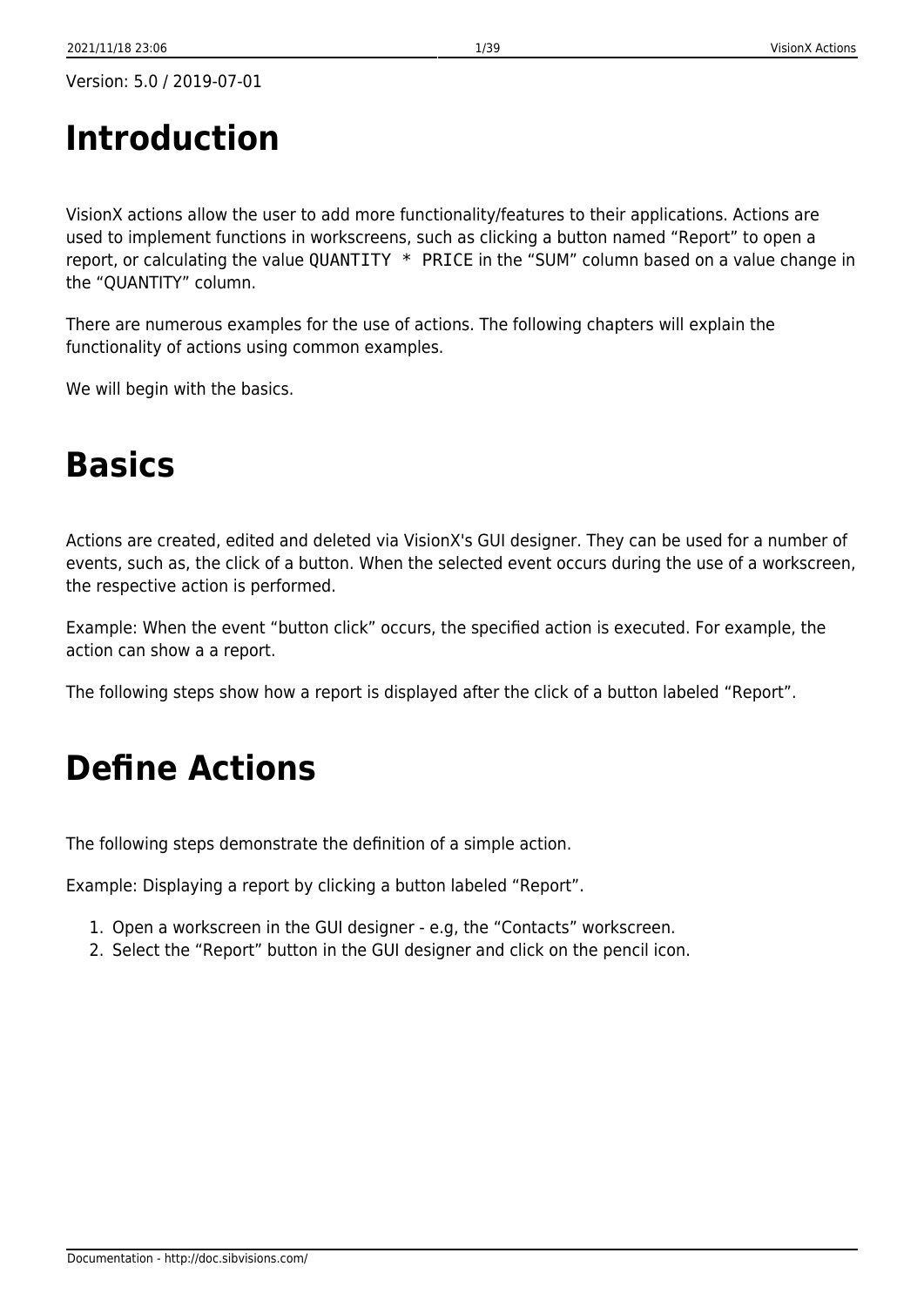

3. Click on the button "Create/Edit Action" to create/edit an action.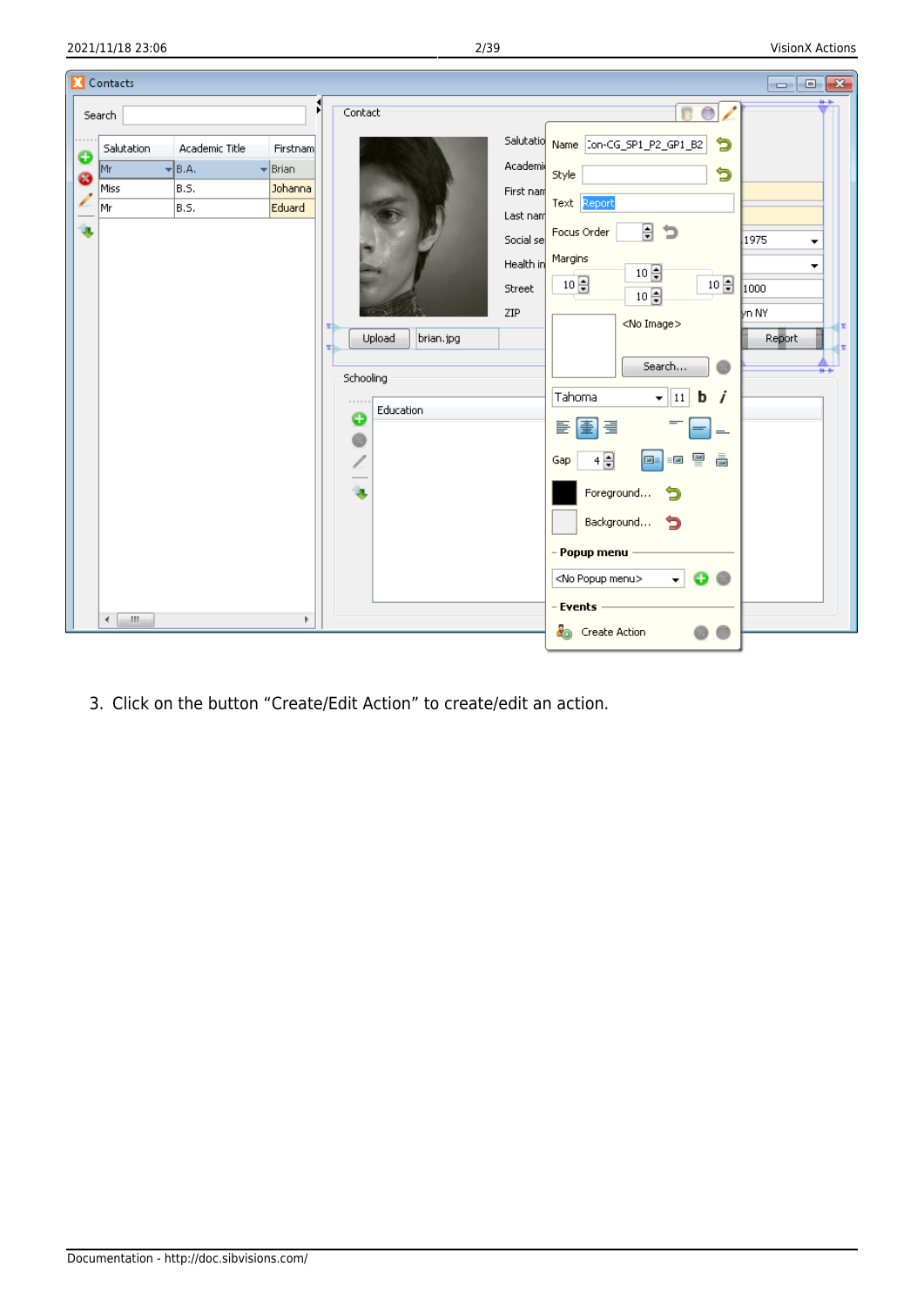|                   | Contacts               |                |                             |                                                                     | $\begin{array}{c c c c c} \hline \multicolumn{3}{c }{\textbf{a}} & \multicolumn{3}{c }{\textbf{a}} & \multicolumn{3}{c }{\textbf{x}} \\\hline \multicolumn{3}{c }{\textbf{b}} & \multicolumn{3}{c }{\textbf{c}} & \multicolumn{3}{c }{\textbf{x}} \\\hline \multicolumn{3}{c }{\textbf{b}} & \multicolumn{3}{c }{\textbf{c}} & \multicolumn{3}{c }{\textbf{x}} \\\hline \multicolumn{3}{c }{\textbf{b}} & \multicolumn{3}{c }{\textbf{b}} & \multicolumn{3}{c $ |  |
|-------------------|------------------------|----------------|-----------------------------|---------------------------------------------------------------------|-----------------------------------------------------------------------------------------------------------------------------------------------------------------------------------------------------------------------------------------------------------------------------------------------------------------------------------------------------------------------------------------------------------------------------------------------------------------|--|
|                   | Search                 |                | Ы                           | Contact                                                             | $# +$<br>Mr<br>Salutation                                                                                                                                                                                                                                                                                                                                                                                                                                       |  |
| o                 | Salutation             | Academic Title | Firstnam                    |                                                                     |                                                                                                                                                                                                                                                                                                                                                                                                                                                                 |  |
| ☺                 | Mr                     | $\neg B.A.$    | $\blacktriangleright$ Brian |                                                                     | Edit Action<br>$\blacksquare$                                                                                                                                                                                                                                                                                                                                                                                                                                   |  |
| $\overline{\ell}$ | Miss                   | B.S.           | Johanna                     |                                                                     | Edit Action<br>Ò<br>$\begin{bmatrix} \bullet \\ \bullet \end{bmatrix}$ de $\begin{bmatrix}$ en                                                                                                                                                                                                                                                                                                                                                                  |  |
|                   | Mr                     | B.S.           | Eduard                      |                                                                     | This wizard helps you to edit an action for the selected component.                                                                                                                                                                                                                                                                                                                                                                                             |  |
| Ù,                | $\leftarrow$<br>$-III$ |                | b.                          | Upload<br>brian<br>Schooling<br>444444<br>Education<br>o<br>G<br>i. | Name Report<br>Description<br><b>Action</b><br>Source code<br>This button opens the contacts overview report.                                                                                                                                                                                                                                                                                                                                                   |  |
|                   |                        |                |                             |                                                                     |                                                                                                                                                                                                                                                                                                                                                                                                                                                                 |  |
|                   |                        |                |                             |                                                                     | Validate<br>Show source code<br>Finish<br>Cancel                                                                                                                                                                                                                                                                                                                                                                                                                |  |

- 4. Enter a description of the action on the "Description" tab.
- 5. Click on the "Action" tab and select "Show Report".

## $\pmb{\times}$

6. Select the desired report as parameter.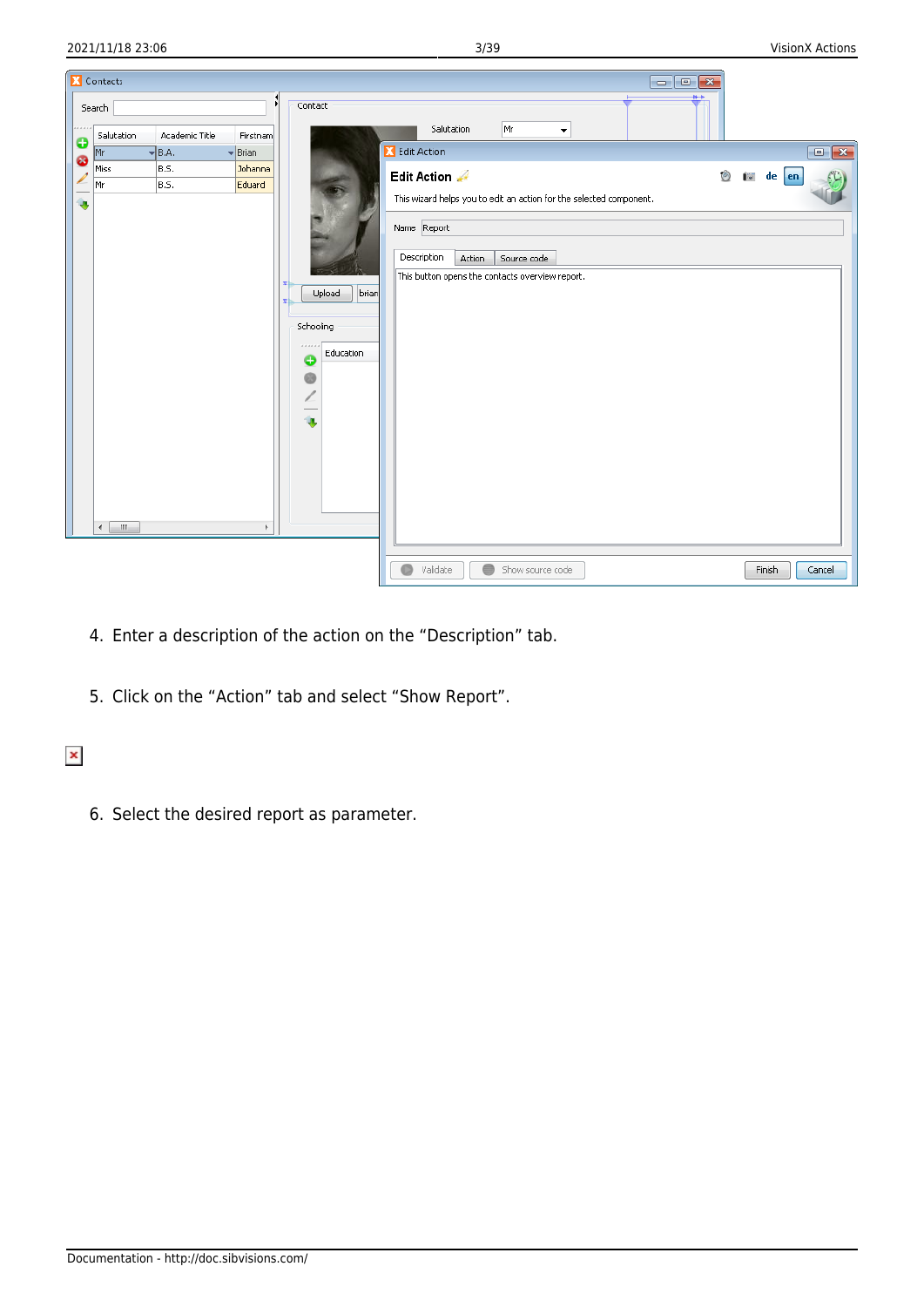2021/11/18 23:06 4/39 VisionX Actions

|                          | Contacts                     |                                                |                                                 |                     | $ \bullet$ $\mathbf{x}$                                                                                                                  |                                             |
|--------------------------|------------------------------|------------------------------------------------|-------------------------------------------------|---------------------|------------------------------------------------------------------------------------------------------------------------------------------|---------------------------------------------|
| $\frac{1}{9}$            | Search<br>Salutation<br> Mr  | Academic Title<br>$\overline{\mathbf{v}}$ B.A. | И<br>Firstnam<br>$\overline{\phantom{a}}$ Brian | Contact             | $# +$<br>Mr<br>Salutation<br>$\overline{\phantom{a}}$<br>Academic title<br>B.A.                                                          |                                             |
| $\overline{\mathscr{L}}$ | Miss                         | B.S.                                           | Johanna                                         |                     | <b>Edit Action</b>                                                                                                                       | $\begin{array}{ c c }\n\hline\n\end{array}$ |
| Ù,                       | Mr<br>B.S.                   |                                                | Eduard                                          |                     | Ô<br>Edit Action<br>This wizard helps you to edit an action for the selected component.<br>Name Report                                   | <b>i</b> de en                              |
|                          |                              |                                                |                                                 | Upload<br>Schooling | Action<br>Description<br>Source code<br>Report name<br>盗<br>Show Report<br>$\bar{\phantom{a}}$<br>ෂ<br>List Report Contacts<br>$\bullet$ | Statements                                  |
|                          |                              |                                                |                                                 | 1.1.1.1<br>Ed<br>۰  |                                                                                                                                          | Command<br>Condition<br>Repeat<br>$\Omega$  |
|                          | $\mathbf{m}$<br>$\leftarrow$ |                                                | Þ.                                              | G<br>ú,             |                                                                                                                                          |                                             |
|                          |                              |                                                |                                                 |                     | Õ<br>Validate<br>Show source code                                                                                                        | Finish<br>Cancel                            |

7. Click the "Verify" button and then "OK" to verify and save.

This completes the action. It can be tested by closing the GUI designer and changing to runtime mode. Clicking the "Report" button opens the "Contacts" report.

Also, all selection lists can be searched for values using \*., e.g., "\*show" to search for all commands containing "show".

# <span id="page-4-0"></span>**Documentation / Software Developer Specification**

When an action is created, the first tab of the action wizard can be used to add a description. Our experience shows that, unfortunately, the documentation of applications is often neglected, or, when it is created, not kept up to date. VisionX offers a great advantage through the universal use of a centralized description throughout the entire application. Consistent updating of the documentation requires little effort and should not be neglected. It particularly simplifies and shortens communication efforts when parts of the development tasks are transferred to suppliers.

In VisionX, the description of the action on the first tab of the action wizard is used for the following:

Description of the action in the specification document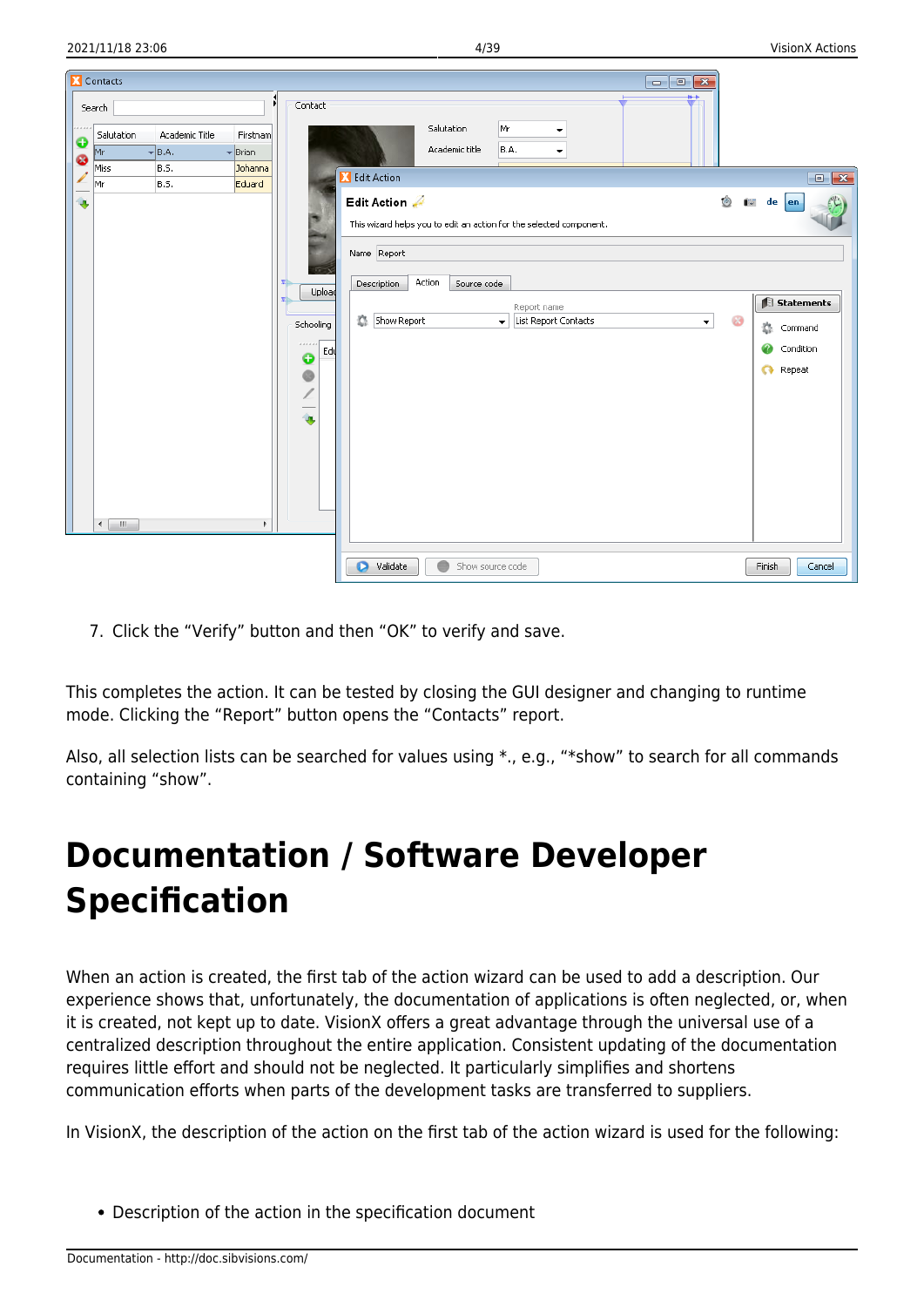This text serves as specification of the action for the software developer!

Specification documents make it easy to outsource certain functions to software providers / IT departments.

- Description of the action in the application's online help
- Description of the action in the function header (Javadoc) of the action-function in the Java source code

Changes to the description text (Javadoc) in the source code are automatically transferred verbatim to the VisionX action editor.

This makes it easy to keep the documentation up to date!

# <span id="page-5-0"></span>**Command Categories**

There are different types of commands in VisionX:

Commands

Commands execute predefined operations. They can include parameters that are considered when the action is performed.

• Conditions

Conditions allow for the execution of commands depending on whether the condition is met or not.

Example: If the currently registered user has the "Administrator" role, all fields on the workscreen are visible. If the user does not have this role, only selected fields are shown.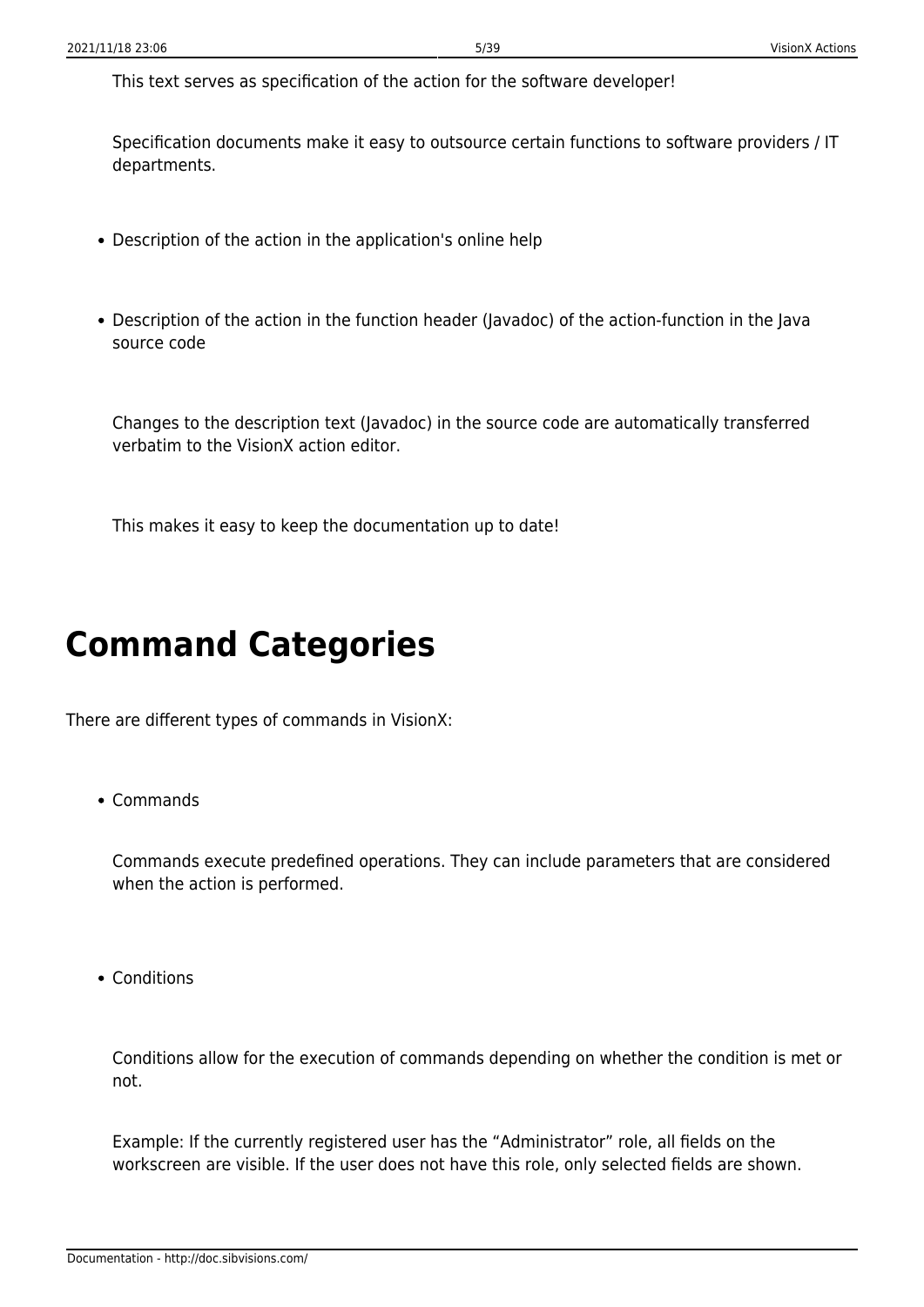• Loops

Loops are used to execute commands multiple times for the datasets of a table/view.

Example: Sending an email to all contacts.

# <span id="page-6-0"></span>**Commands**

Commands execute predefined operations considering the specified parameters.

## <span id="page-6-4"></span><span id="page-6-1"></span>**Formulas in Commands**

A number of commands can include the use of formulas, e.g. "Calculate Value".

Formulas allow for the calculation of values using basic arithmetic operations as well as a variety of group functions. For arithmetic operations  $+, -, *, /$  and brackets () can be used, e.g. 12  $*23 / 2 +$ (1 - [Items.Quantity] \* [Items.Price]) - [Booking.Discount].

Group functions calculate results based on all values in a table column. A list is created using each row in the table column; the group function is then applied to this list. For example: avg([Items.Price]) which returns the average of the prices in the table "Items".

In addition, all functions are available in the variant to return null if all values in the column were null. These variants have the same name but are postfixed with "Null", e.g. avgNull([Items.Price]). For additional information, please see [the Wikipedia entry on SQL Null](http://en.wikipedia.org/wiki/Null_(SQL)).

### <span id="page-6-2"></span>**avg / avgNull**

Returns the average of all values.

```
avg([Items.Price])
avgNull([Items.Price])
```
### <span id="page-6-3"></span>**min / minNull**

Returns the smallest value.

min([Items.Price]) minNull([Items.Price])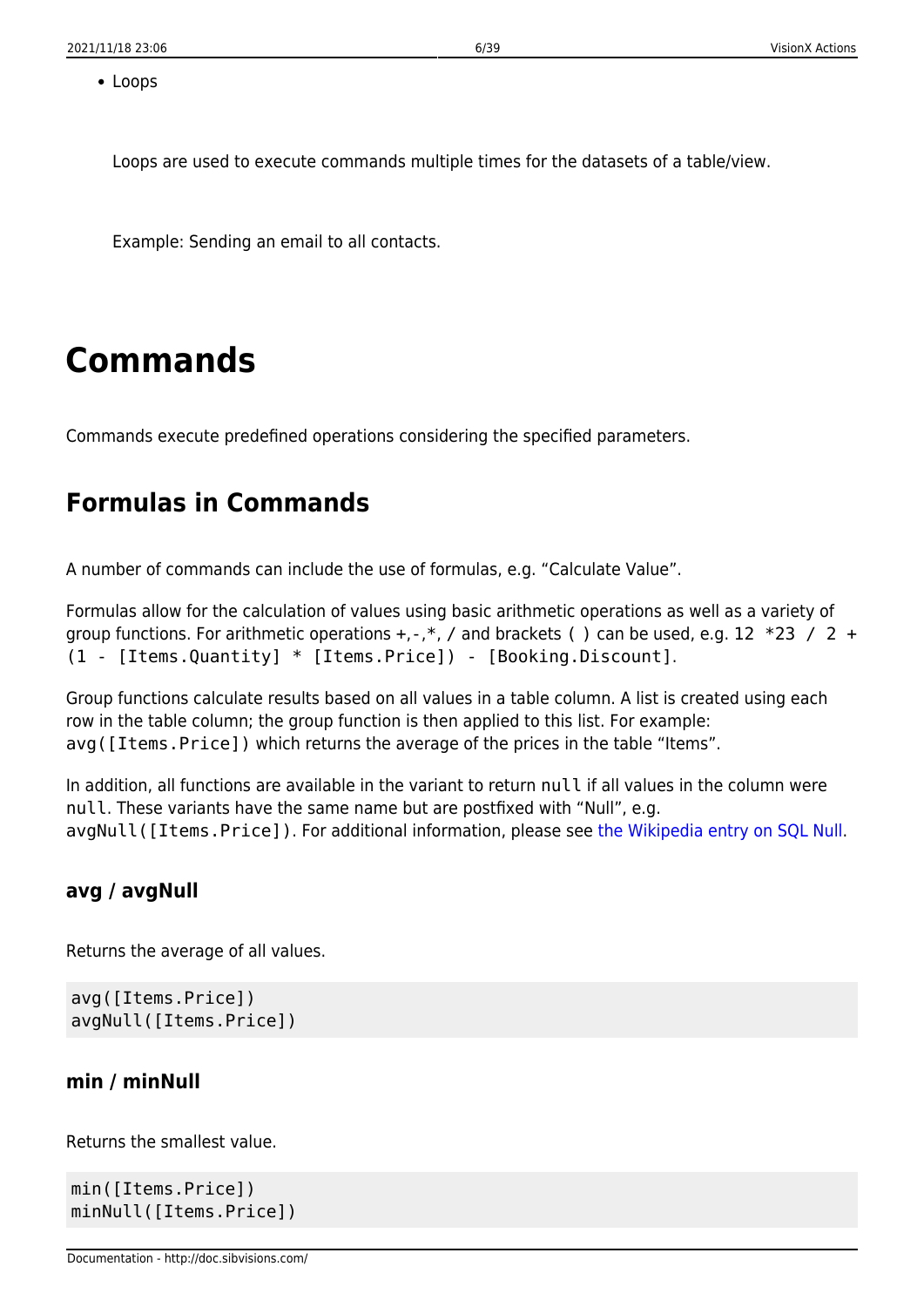## <span id="page-7-0"></span>**max / maxNull**

Returns the largest value.

max([Items.Price]) maxNull([Items.Price])

## <span id="page-7-1"></span>**count / countNull**

Returns the number of entries.

```
count([Items.Price])
countNull([Items.Price])
```
## <span id="page-7-2"></span>**sum / sumNull**

Returns the sum of all values.

```
sum([Items.Price])
sumNull([Items.Price])
```
## <span id="page-7-3"></span>**sumToCurrent / sumToCurrentNull**

Returns the sum of values from the first row to the selected row.

```
sumToCurrent([Items.Price])
sumToCurrentNull([Items.Price])
```
## <span id="page-7-4"></span>**first / firstNull**

Returns the first value.

first([Items.Price]) firstNull([Items.Price])

## <span id="page-7-5"></span>**last / lastNull**

Returns the last value.

```
first([Items.Price])
firstNull([Items.Price])
```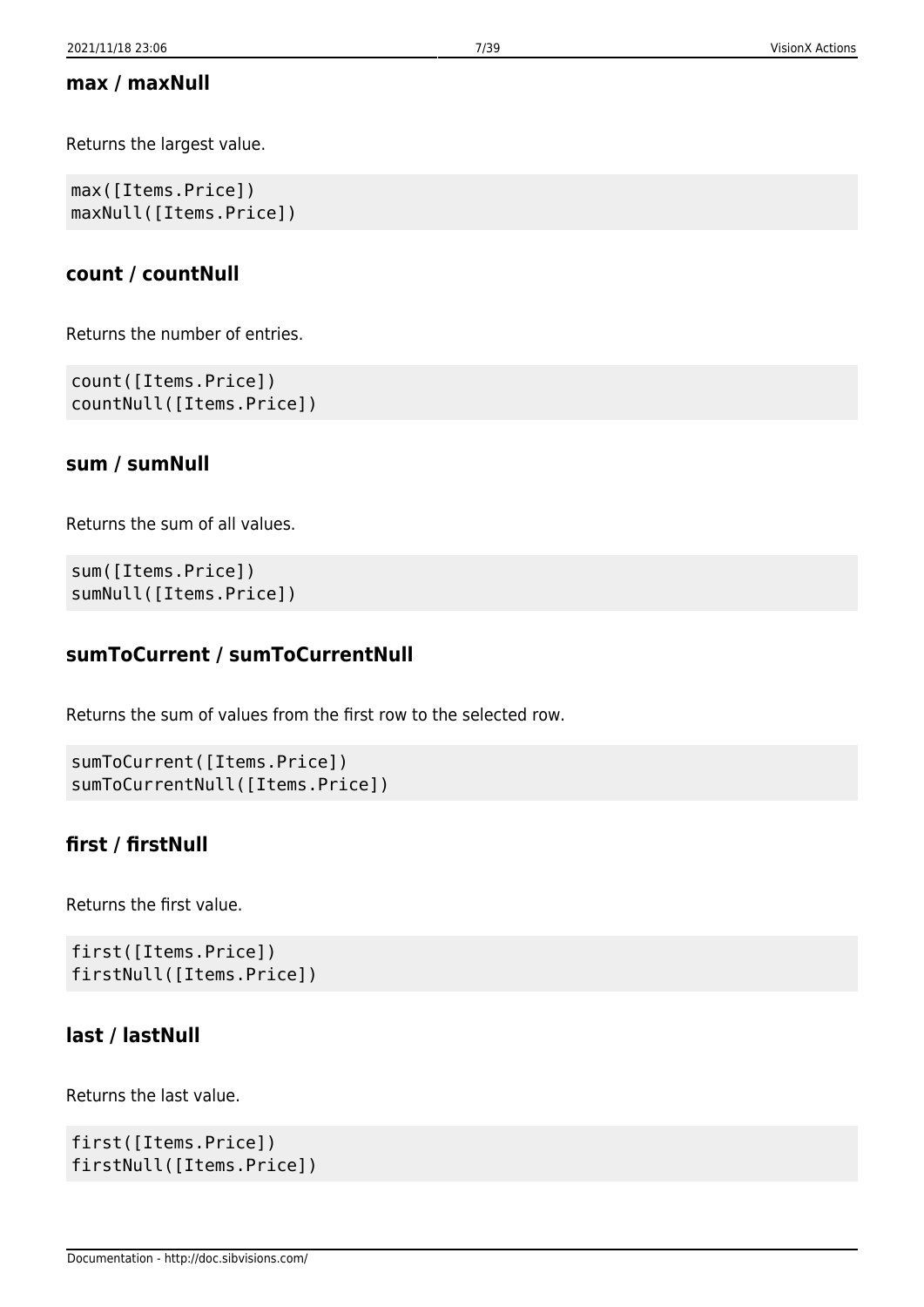<span id="page-8-0"></span>The following table shows all commands, descriptions, parameters, examples, and the resulting Java code.

## <span id="page-8-1"></span>**Workscreen Commands**

## **Open Screen**

Opens the specified workscreen.

Parameters: [List of all Workscreens]

Example: Open Workscreen | User Management

```
getApplication().openWorkScreen("contacts.client.workscreens.ContactsWorkscr
een")
```
### **Close Screen**

Closes the specified workscreen.

Parameters: [List of all Workscreens]

Example: Close Workscreen | User Management

```
((ProjX)getApplication()).close("contacts.client.workscreens.ContactsWorkscr
een")
```
### **Center Screen**

Centers the current workscreen (horizontally and vertically).

Example: Center Workscreen

center()

### **Close This Screen**

Closes the current workscreen.

Example: Close Workscreen

close()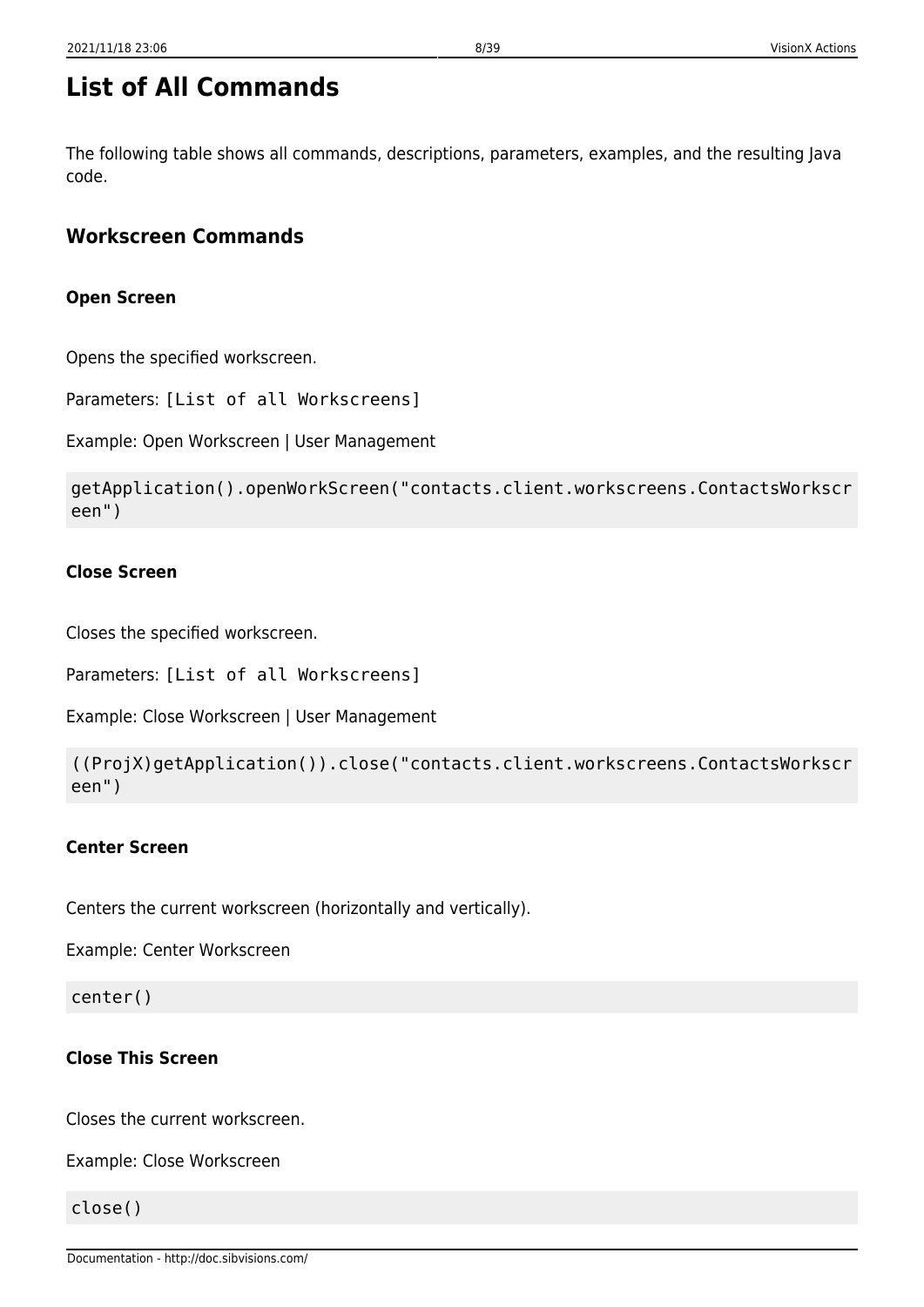## <span id="page-9-0"></span>**DataBook Commands**

#### **Fetch All**

Fetches all rows of the specified databook.

Parameters: [List of all databooks in a workscreen]

Example: Fetch all rows | [Databook: Contacts]

Hint: This command is used to ensure that all rows of a databook/view are loaded and displayed (e.g., to search for specific entries).

rdbContacts.fetchAll()

#### **Deselect**

No row in the specified databook is selected.

Parameters: [List of all databooks in a workscreen]

Example: Deselect Row | [Databook: Contacts]

rdbContacts.setSelectedRow(-1)

#### **Select First Row**

The first row of the specified databook is selected.

Parameters: [List of all databooks in a workscreen]

Example: Select First Row | [Databook: Contacts]

rdbContacts.setSelectedRow(0)

#### **Select Last Row**

The last row of the specified databook is selected.

Parameters: [List of all databooks in a workscreen]

Example: Select last row | [Databook: Contacts]

rdbContacts.setSelectedRow(rdbContacts.getRowCount() - 1)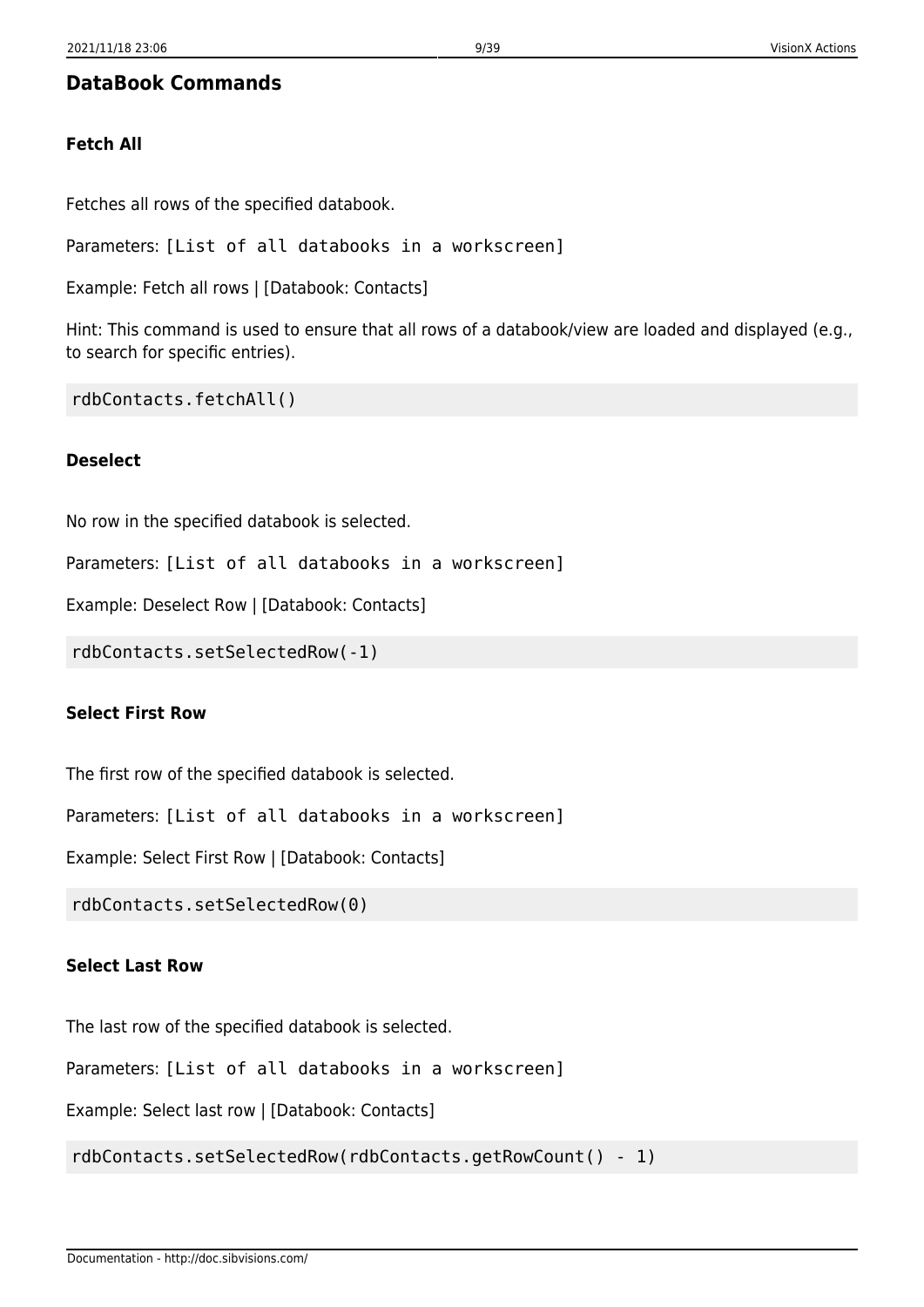Selects the last inserted row in the specified databook.

Parameters: [List of all databooks in a workscreen]

Example: Select last inserted row | [Databook: Contacts]

Hint: This command can be used to transfer data from the last inserted row in a databook to another databook or to use the data in a report. After the execution of this command, the values of the row's various columns can be accessed (e.g., using the "Set Value with Text" command).

```
DataBookUtil.selectLastInsertedRow(rdbContacts)
```
#### **Select Row Having Value**

Searches the specified databook for a row and selects that row. The selected table column is used to check if the value in the column is equal to the specified value. The search is applied to all rows of the table; the first row containing an exact match is selected.

Parameters: [List of all columns of all databooks in a workscreen], [Value for which all rows are searched]

Example: Select row having value | [Contacts.Lastname] | Maria

DataBookUtil.selectRowHavingValue(rdbContacts,"Maria")

#### **Store Selection**

Stores the currently selected row in the specified databook to enable selection of that row at a later time.

Parameters: [List of all databooks in a workscreen]

Example: Store current selection | [Databook: Contacts]

Hint: This command can be used to restore the original selection after a number of operations.

DataBookUtil.storeSelection(rdbContacts)

#### **Restore Selection**

The previously saved selection in the specified databook is restored. If no selection is stored, no change is made.

Parameters: [List of all databooks in a workscreen]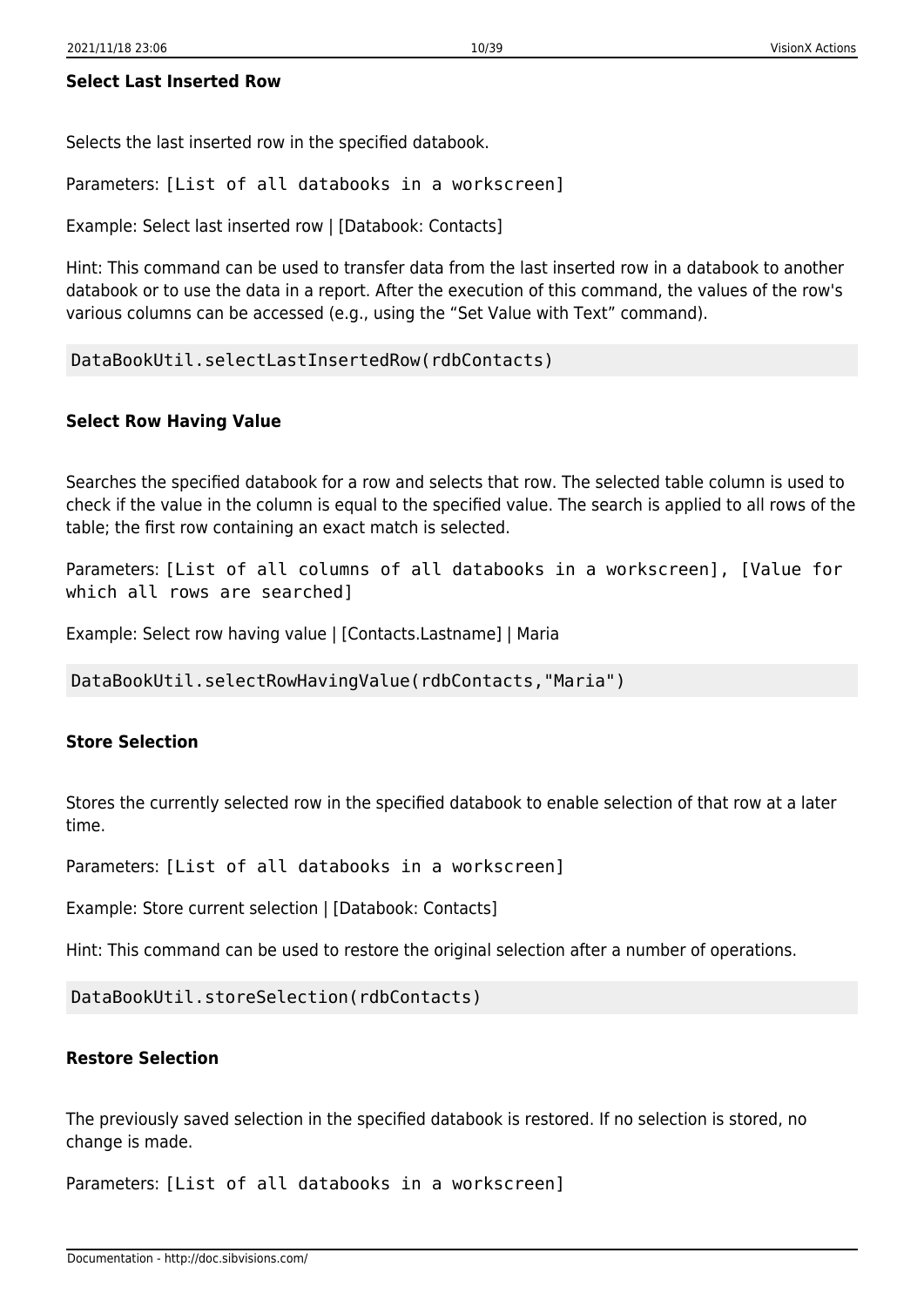Example: Restores selection | [Databook: Contacts]

Hint: This command can be used to restore the original selection after a number of operations.

DataBookUtil.restoreSelection(rdbContacts)

#### **Insert Row Before**

Inserts a new row in the specified databook before the currently selected row.

Parameters: [List of all databooks in a workscreen]

Example: Insert row before | [Databook: Contacts]

rdbContacts.insert(true)

#### **Insert Row After**

Inserts a new row in the specified databook after the currently selected row.

Parameters: [List of all databooks in a workscreen]

Example: Insert row after | [Databook: Contacts]

rdbContacts.insert(false)

#### **Ask Before Delete**

Asks the user to confirm before a row is deleted in the specified databook.

Parameters: [List of all databooks in a workscreen]

Example: Ask before delete | [Databook: Contacts]

ProjXUtil.addAskDeleteDialog(rdbContacts)

#### **Calculate Value**

Calculates the result of the specified formula (see [Formulas in commands\)](#page-6-4) and written in the specified table column.

Parameters: [List of all columns of all databooks in a workscreen], [Formula including reference to columns in all tables of the workscreen]

Example: Calculate value | [Contacts.Total] | [Contacts.Quantity] \* [Contacts.Price]

Hint: This command can be used for various mathematical operations. The result is then written to a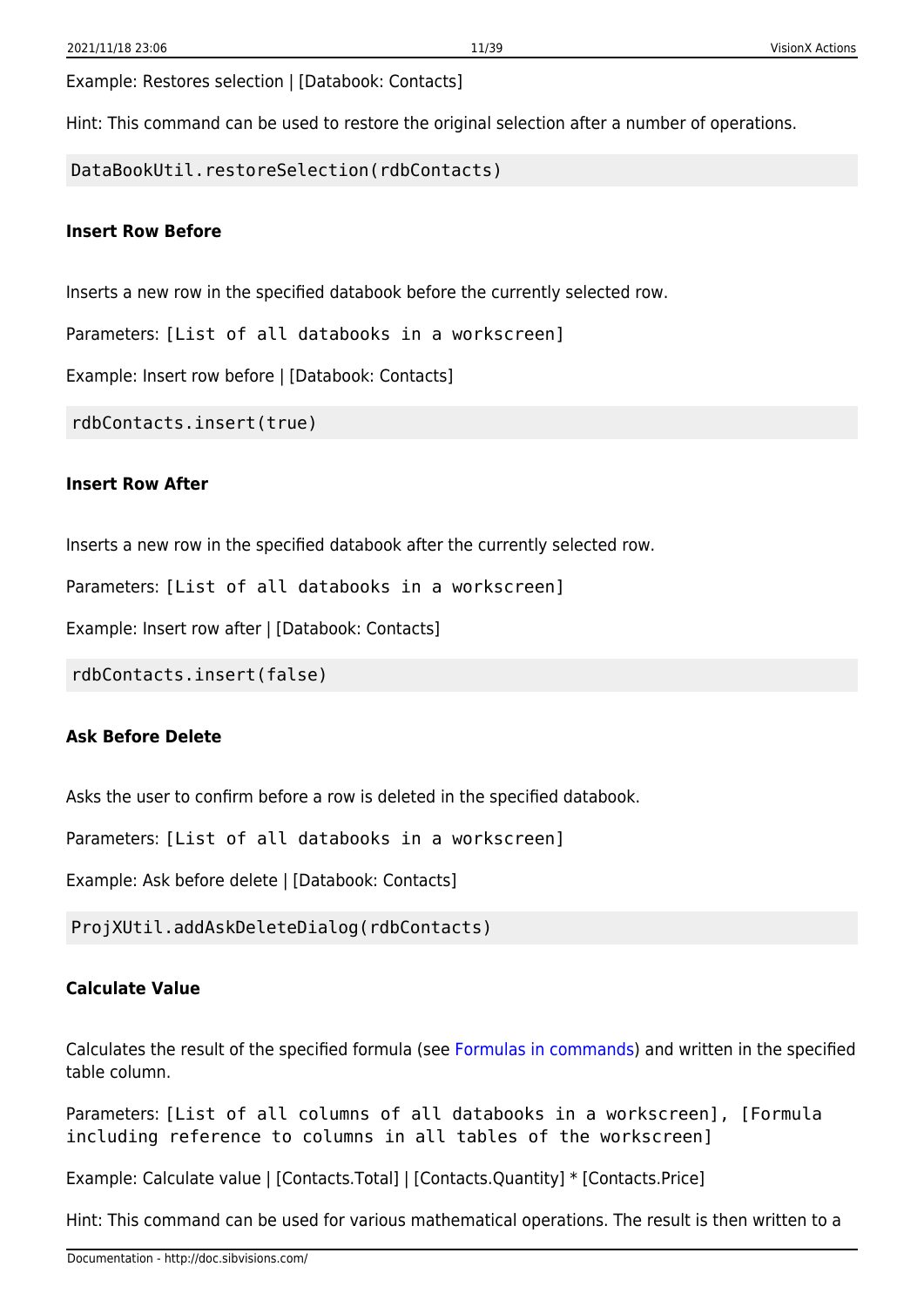table column. For example, calculation of the total price based on quantity and unit price. See [Formulas in commands](#page-6-4) for additional details regarding the use of formulas in commands.

```
Calc.set(new Var(rdbContacts,"TOTAL"),
     Calc.val(new Var(rdbContacts,"QUANTITY")) *
     Calc.val(new Var(rdbContacts,"PRICE")))
```
### **Set Value With Text**

Inserts the specified text in the specified databook column.

Parameters: [Target: List of all columns of all databooks in a workscreen], [Text including reference to columns in all tables of the workscreen]

Example: Set value with text| [Contacts.Name] | [Contacts.Filename], [Contacts.Lastname]

Hint: This command can be used to populate text columns with fixed text or values from other columns. In the example below, the value from "Lastname", the fixed text ", " (comma + space) and the value from "Firstname" is written to the column "Name": "Doe, John".

```
Text.set(new Var(rdbContacts,"NAME"),
     Text.val(new Var(rdbContacts,"LASTNAME")) +
     ", " +
     Text.val(new Var(rdbContacts,"FIRSTNAME")))
```
#### **Set Value**

The value in a specified table column (source) is written to another table column (target).

Parameters: [Target: List of all columns of all tables in the workscreen], [Source: List of all columns of all tables in the workscreen]

Example: Set Value | [Contacts.Filename] | [Details.Filename]

Hint: This command can be used to copy values (text, date, numerical) from one table column to another. For example, [Contacts.Filename] = [Details.Filename]. As a result, the file name of the details table is copied to the file name of the contacts table.

```
DataBookUtil.set(new Var(rdbContacts,"FILENAME"),
     rdbDetails.getValue("FILENAME"))
```
### **Set Current Date**

The current time and date are written to the specified table column.

Parameters: [List of all columns of all tables in the workscreen]

Example: Set Current Date | [Contacts.Birthday]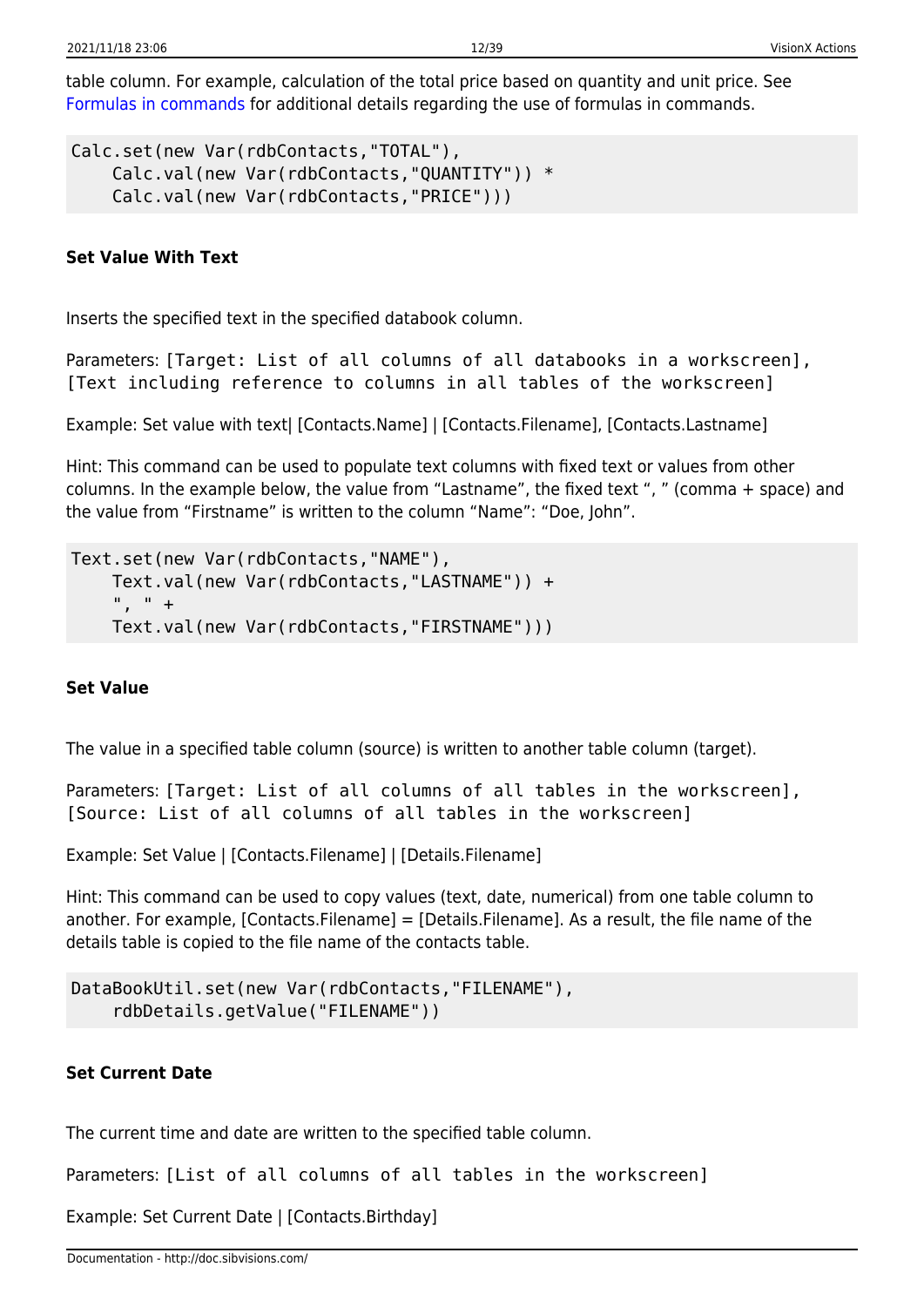Hint: This command can be used to prefill all date columns with the current date. Another application is the creation of a log that shows when a record was added or changed. It is good practice to add changed on, created on table columns for all relevant tables!

```
Text.set(new Var(rdbContacts,"BIRTHDAY"),
     new Date())
```
### **Set Current User**

The name of the current user is inserted in the specified databook column.

Parameters: [List of all columns of all databooks in a workscreen]

Example: Set current user | [Contacts.Username]

Hint: One application of this command is the creation of a log showing which user created or edited a dataset. It is good practice to add changed by, created by columns for all relevant databooks!

```
Text.set(new Var(rdbContacts,"LASTNAME"),
     getConnection().getUserName())
```
### **Set Filter Value**

The specified filter is set with the specified value. All filter editors used in the workscreen can be used as filters. They can be placed on the workscreen via the GUI designer's data area. A full-text filter or a filter for a selected table column can then be defined. "Similar", "equal", "equal or smaller", "equal or greater", and "greater" can be used as filters. After the value is set, the filter is applied to all rows of the associated table, and only the resulting rows are visible.

Parameters: [List of all filter editors of the workscreen], [Value for which all rows are searched]

Example: Set filter value | [Search: Contacts.\*] | Johanna

All datasets that contain"Johanna" are shown in the contacts table.

Hint: This command can be used to restrict access to information according to user roles. Role restriction at the data level!

- Administrator is able to see everything, no filter
- Staff member can only see their own datasets, filtered by username
- Department manager can only see own department's datasets, filtered by department

Another application of this command is the search for a specified dataset based on a master data list. For example, search for status "complete", after which the "ID" column can be transferred from the master data table to the main table (e.g., to preset the status as default value).

edtSearch.setValue("Johanna")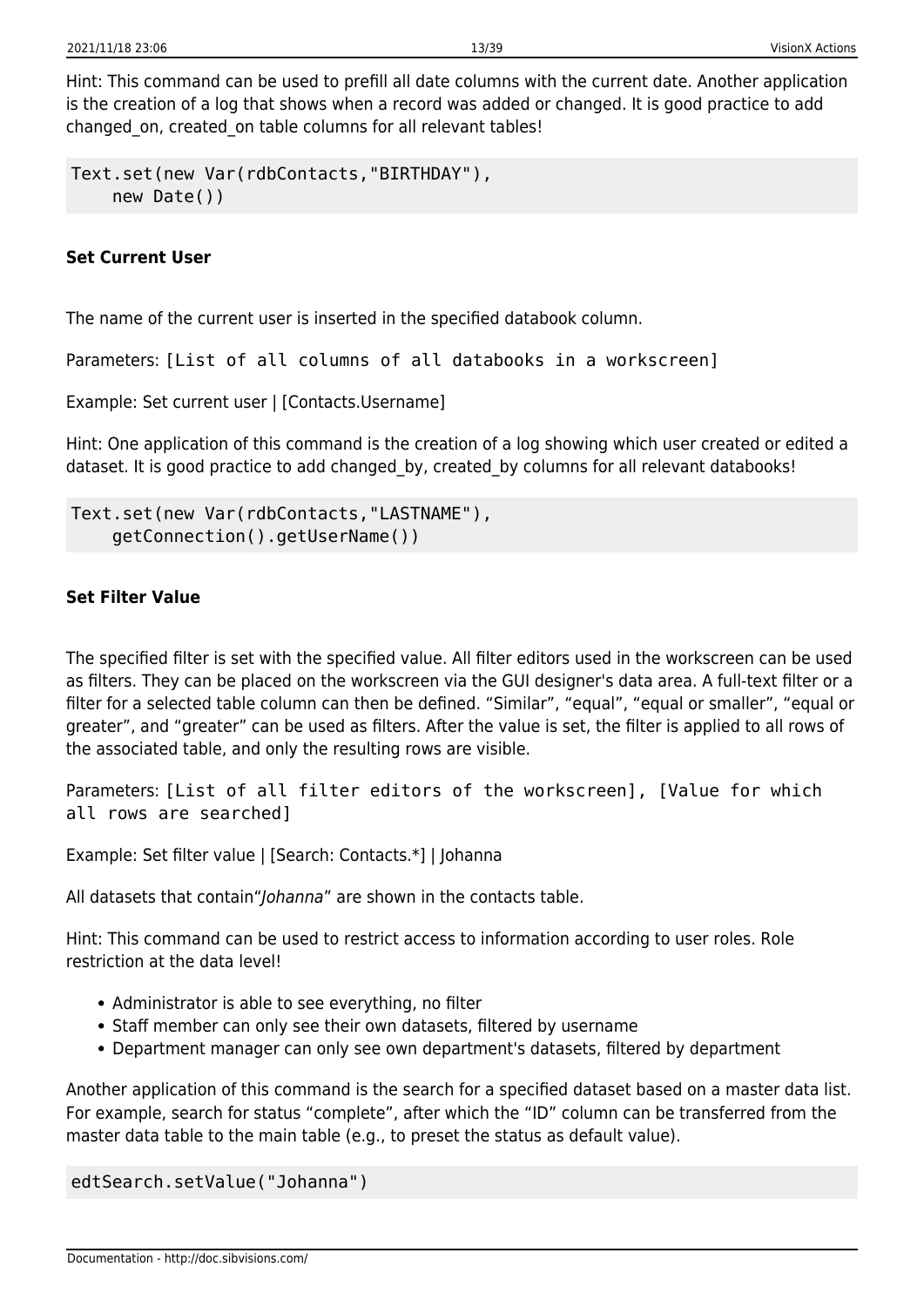#### **Set Filter Current User**

The current username is set as the filter value for the specified filter.

Parameters: [List of all filter editors of the workscreen]

Example: Set Filter Current User | [Search: Contacts.Username]

Hint: This command can be used to restrict access to information according to user roles. Role restriction at the data level!

- Administrator is able to see everything, no filter
- Staff member can only see their own datasets, filtered by username

edtSearch.setValue(getConnection().getUserName())

#### **Set Column Readonly**

The specified databook column is set to read-only.

Parameters: [List of all columns of all databooks in a workscreen]

Example: Set column readonly | [Contacts.Username]

Hint: This command sets both the column in the table as well as the associated editor on the form to read-only!

DataBookUtil.setColumnReadOnly(new Var(rdbContacts,"USERNAME"))

#### **Set Column Editable**

The specified databook column is set to read-write access.

Parameters: [List of all columns of all databooks in a workscreen]

Example: Set column editable | [Contacts.Username]

Hint: This command sets both the column in the table as well as the associated editor on the form to read-write!

DataBookUtil.setColumnEditable(new Var(rdbContacts,"USERNAME"))

#### **Enable Insert in Table**

Enables the insertion of rows in the specified databook.

Parameters: [List of all databooks in a workscreen]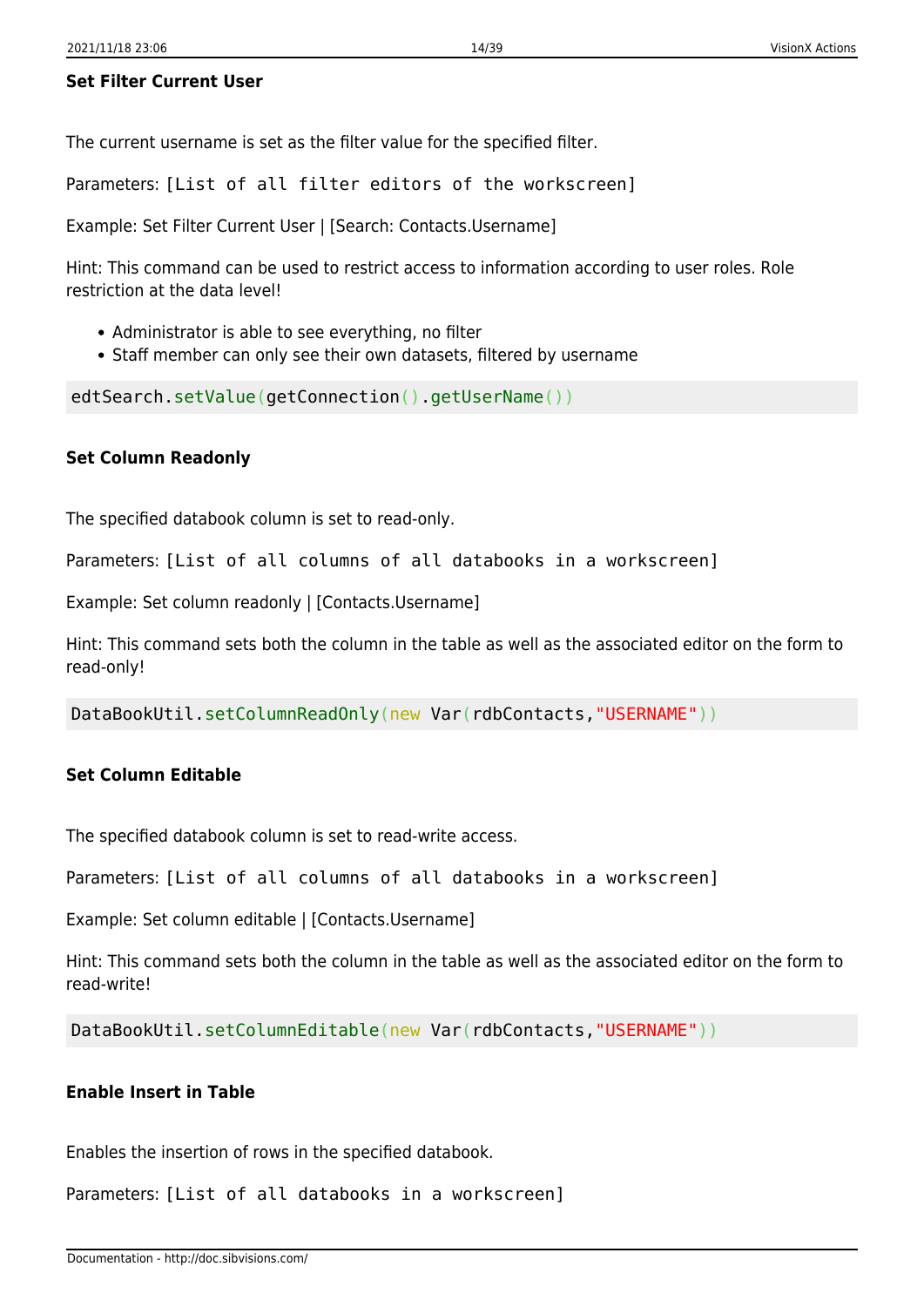Example: Enable insert in table | [Databook: Contacts]

rdbContacts.setInsertEnabled(**true**)

#### **Disable Insert in Table**

Disables the insertion of rows in the specified databook.

Parameters: [List of all databooks in a workscreen]

Example: Disable insert in table | [Databook: Contacts]

rdbContacts.setInsertEnabled(**false**)

#### **Enable Edit in Table**

Enables editing of data in the specified databook.

Parameters: [List of all databooks in a workscreen]

Example: Enable edit in table | [Databook: Contacts]

rdbContacts.setUpdateEnable(**true**)

#### **Disable Edit in Table**

Disables editing of data in the specified databook.

Parameters: [List of all databooks in a workscreen]

Example: Disable edit in table | [Databook: Contacts]

rdbContacts.setUpdateEnabled(**false**)

#### **Enable Delete in Table**

Enables deletion of rows in the specified table.

Parameters: [List of all databooks in a workscreen]

Example: Enable delete in table | [Databook: Contacts]

rdbContacts.setDeleteEnabled(**true**)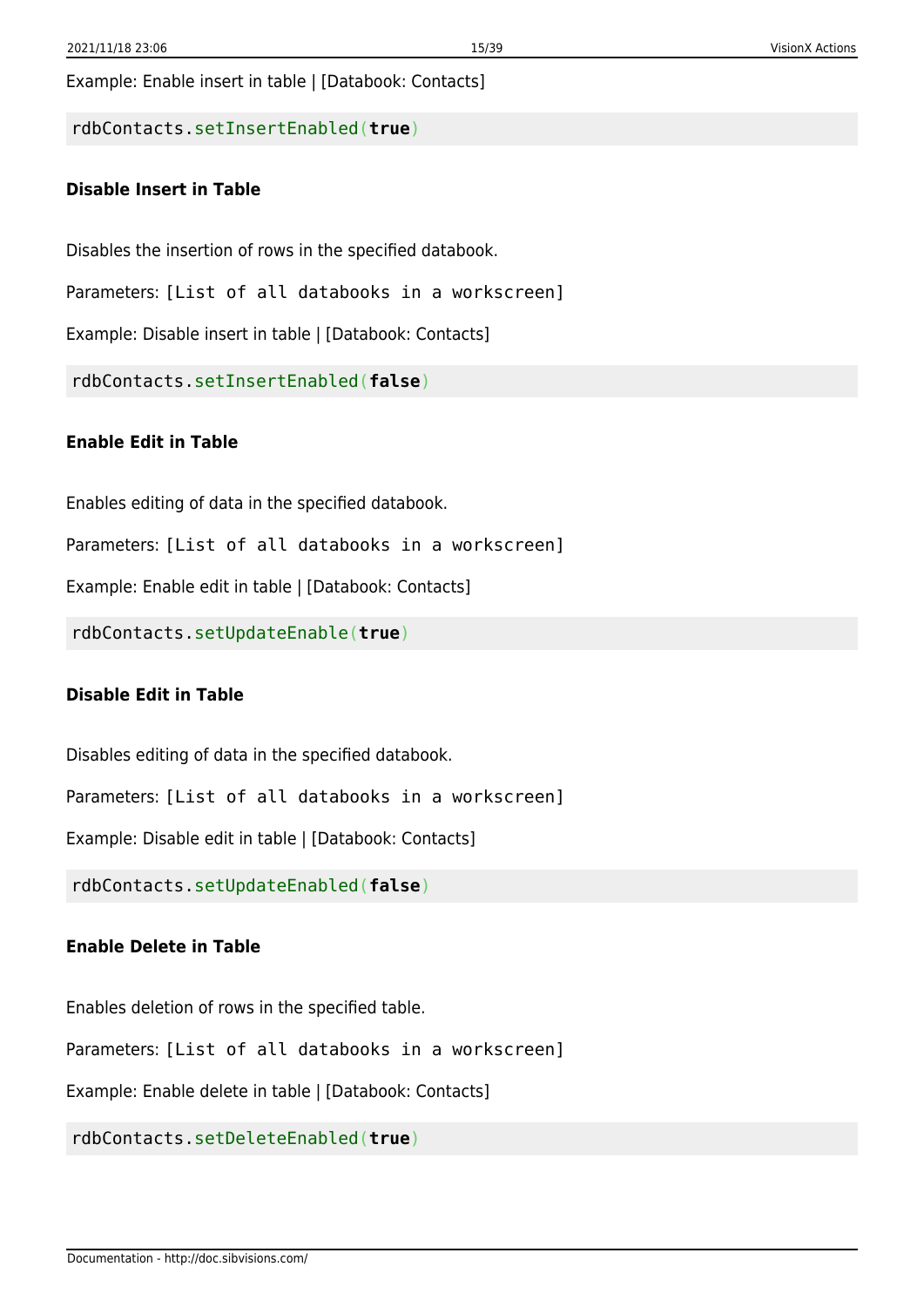#### **Disable Delete in Table**

Disables deletion of rows in the specified table.

Parameters: [List of all databooks in a workscreen]

Example: Disable delete in table | [Databook: Contacts]

rdbContacts.setDeleteEnabled(**false**)

#### **Enable Data Manipulation in Table**

Enables all data manipulation (insert, edit, delete) in the specified databook.

Parameters: [List of all databooks in a workscreen]

Example: Enable data manipulation in table | [Databook: Contacts]

rdbContacts.setReadOnly(**false**)

#### **Disable Data Manipulation in Table**

Disables all data manipulation (insert, edit, delete) in the specified databook.

Parameters: [List of all databooks in a workscreen]

Example: Disable data manipulation in table | [Databook: Contacts]

rdbContacts.setReadOnly(**true**)

#### <span id="page-16-0"></span>**Delete Row**

Deletes the currently selected row in the specified databook.

Parameters: [List of all databooks in a workscreen]

Example: Delete row | [DataBook: Contacts]

rdbContacts.delete();

#### <span id="page-16-1"></span>**Table View (Navigation Table) Commands**

#### **Show Insert Button**

The "Insert" button on the toolbar of the specified table view is shown.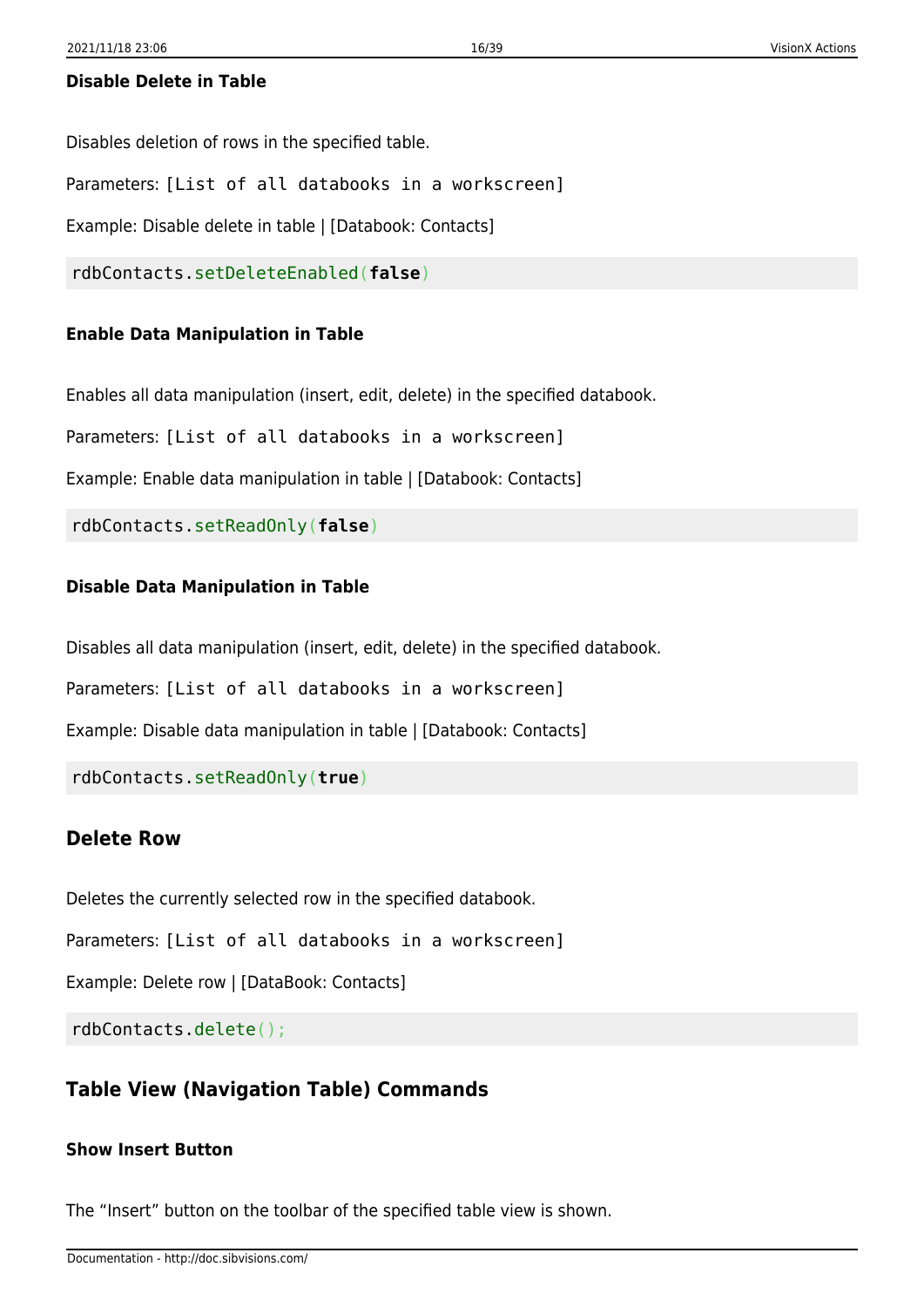Parameters: [List of all table views in the workscreen]

Example: Show insert button| [Table view: Contacts]

navContacts.setInsertVisible(**true**)

#### **Hide Insert Button**

The "Insert" button on the toolbar of the specified table view is hidden.

Parameters: [List of all table views in the workscreen]

Example: Hide insert button | [Table view: Contacts]

navContacts.setInsertVisible(**false**)

#### **Show Edit Button**

The "Edit" button on the toolbar of the specified table view is shown.

Parameters: [List of all table views in the workscreen]

Example: Show edit button | [Table view: Contacts]

navContacts.setEditVisible(**true**)

#### **Hide Edit Button**

The "Edit" button on the toolbar of the specified table view is hidden.

Parameters: [List of all table views in the workscreen]

Example: Hide edit button | [Table view: Contacts]

navContacts.setEditVisible(**false**)

#### **Show Delete Button**

The "Delete" button on the toolbar of the specified table view is shown.

Parameters: [List of all table views in the workscreen]

Example: Show delete button | [Table view: Contacts]

navContacts.setDeleteVisible(**true**)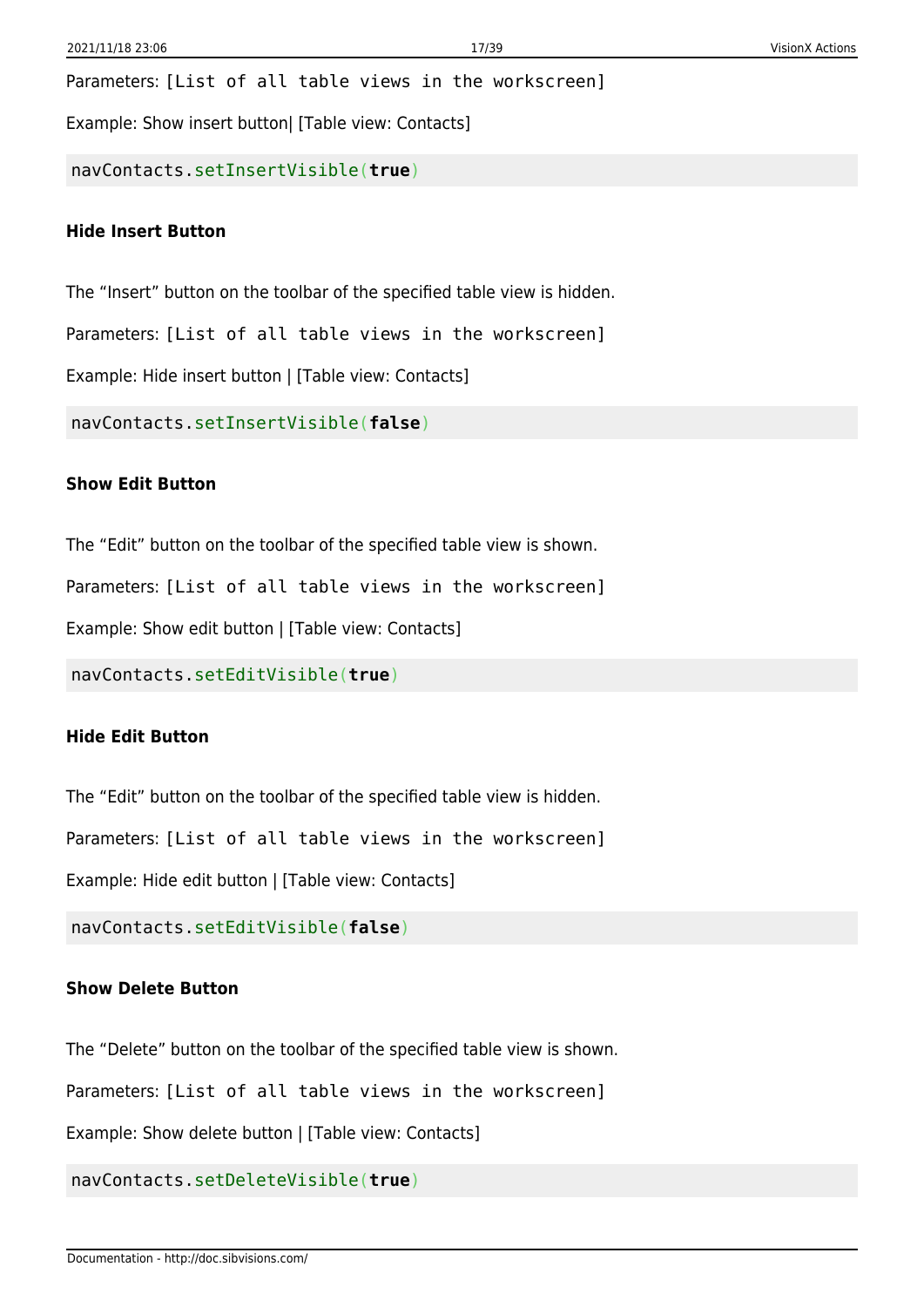#### **Hide Delete Button**

The "Delete" button on the toolbar of the specified table view is hidden.

Parameters: [List of all table views in the workscreen]

Example: Hide delete button | [Table view: Contacts]

navContacts.setDeleteVisible(**false**)

#### **Show Export Button**

The "Export" button on the toolbar of the specified table view is shown.

Parameters: [List of all table views in the workscreen]

Example: Show export button | [Table view: Contacts]

navContacts.setExportVisible(**true**)

#### Hide Export [Button](http://www.google.com/search?hl=en&q=allinurl%3Adocs.oracle.com+javase+docs+api+button)

The "Export" button on the toolbar of the specified table view is hidden.

Parameters: [List of all table views in the workscreen]

Example: Hide export button | [Table view: Contacts]

navContacts.setExportVisible(**false**)

#### **Show Navigation**

The navigation toolbar is shown for the specified table view.

Parameters: [List of all table views in the workscreen]

Example: Show navigation | [Table view: Contacts]

navContacts.setToolBarVisible(**true**)

#### **Hide Navigation**

The navigation toolbar is hidden for the specified table view.

Parameters: [List of all table views in the workscreen]

Example: Hide navigation | [Table view: Contacts]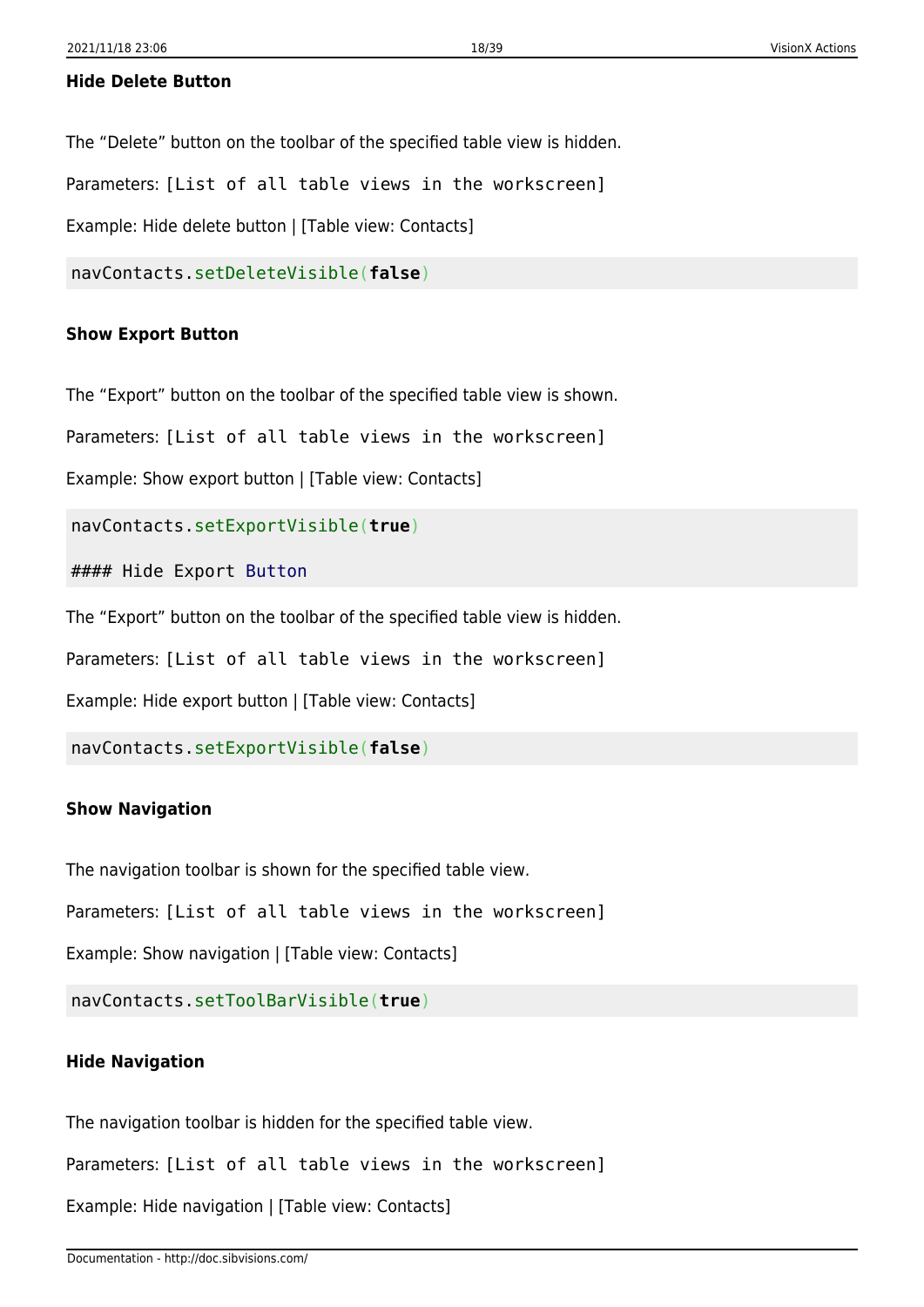navContacts.setToolBarVisible(**false**)

#### **Hide Column**

The specified table column is hidden.

Parameters: [List of all columns of all tables in a workscreen]

Example: Hide column | [Contacts.Username]

Hint: This command is used to hide table columns irrespective of user roles.

DataBookUtil.hideColumn(new Var(rdbContacts,"USERNAME"));

#### **Autoresize Columns**

Automatically sets column widths for the selected table view. Widths are determined dynamically based on the database column width and the actual values in the columns.

Parameters: [List of all table views in the workscreen]

Example: Autoresize columns | [Table view: Contacts]

navContacts.setAutoResize(**true**)

#### <span id="page-19-0"></span>**Change Management Commands**

#### **Discard All Changes**

All unsaved changes in all databooks of the current workscreen are discarded.

Example: Discard all changes

Hint: This command is used to discard charges on a form using a "Cancel" button.

getDataSource().restoreAllDataBooks()

#### **Save**

Saves all unsaved changes in all databooks of the current workscreen.

Example: Save

Hint: This command can be used before a report is shown or to save changes in a form using a "Save" button.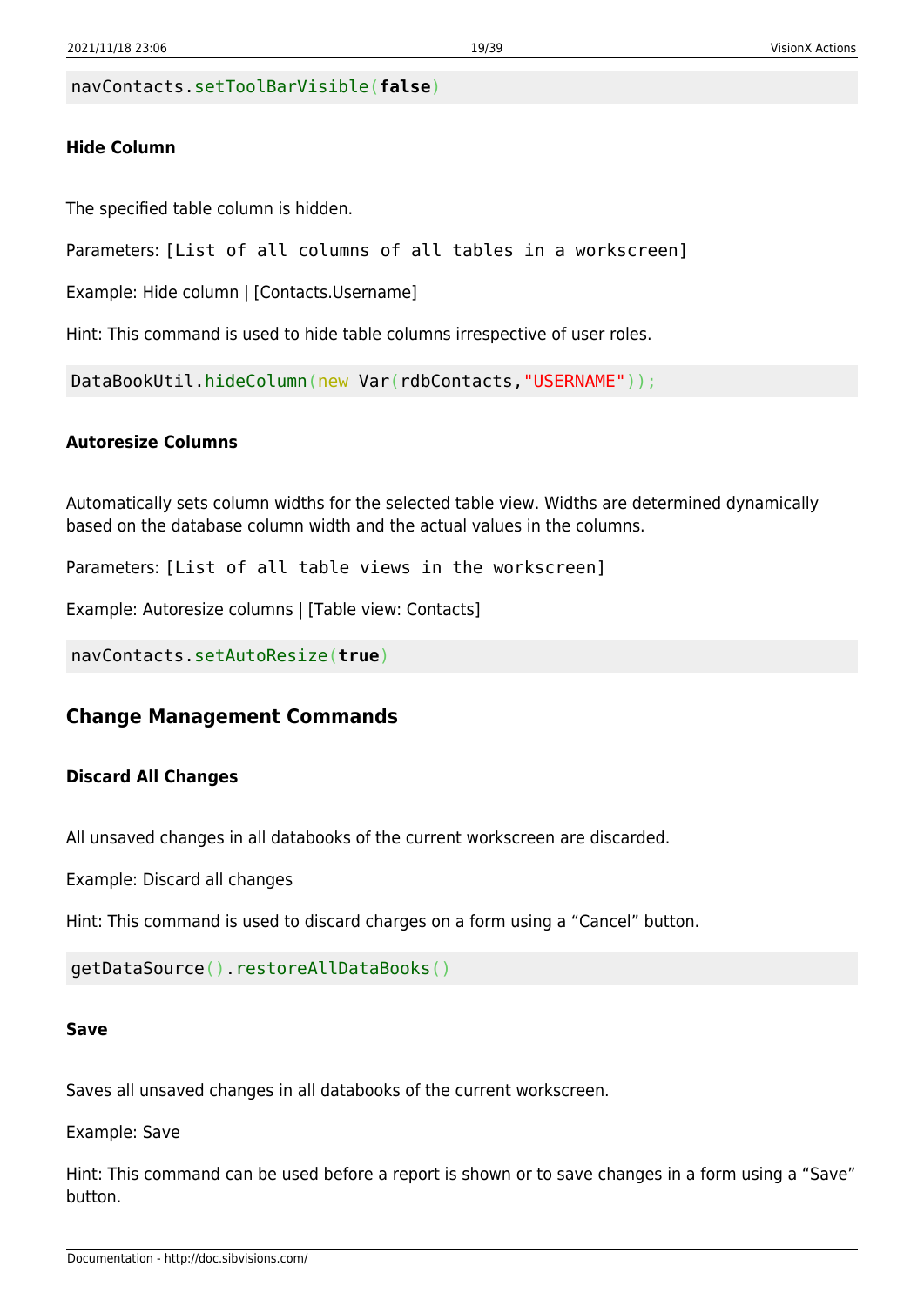```
getDataSource().saveAllDataBooks()
```
#### **Save Table**

Saves all unsaved changes in the specified databook.

Example: Save table

Hint: This command can be used to save changes in a form using a "Save" button.

```
rdbContacts.saveAllRows()
```
#### **Reload Table**

Reloads all datasets in the specified databook from the database.

Example: Reload table

Hint: This command is used to keep changes made by other users or in other workscreens to the same databook current.

rdbContacts.reload()

#### **Reload All**

Reloads all databooks in the current workscreen from the database.

Example: Reload all

getDataSource().reloadAllDataBooks()

#### **Reload All Screens**

Reloads all databooks in all open workscreens from the database.

Example: Reload all screens

```
((ProjX)getApplication()).doReload()
```
#### **Manual Save and Reload**

The current workscreen is decoupled from the application toolbar. Clicking "Save" or "Reload" on the toolbar is ignored within the current workscreen. This is a useful feature for typical-form workscreens; it is a default setting for the generation of such workscreens in VisionX. It is, therefore, necessary to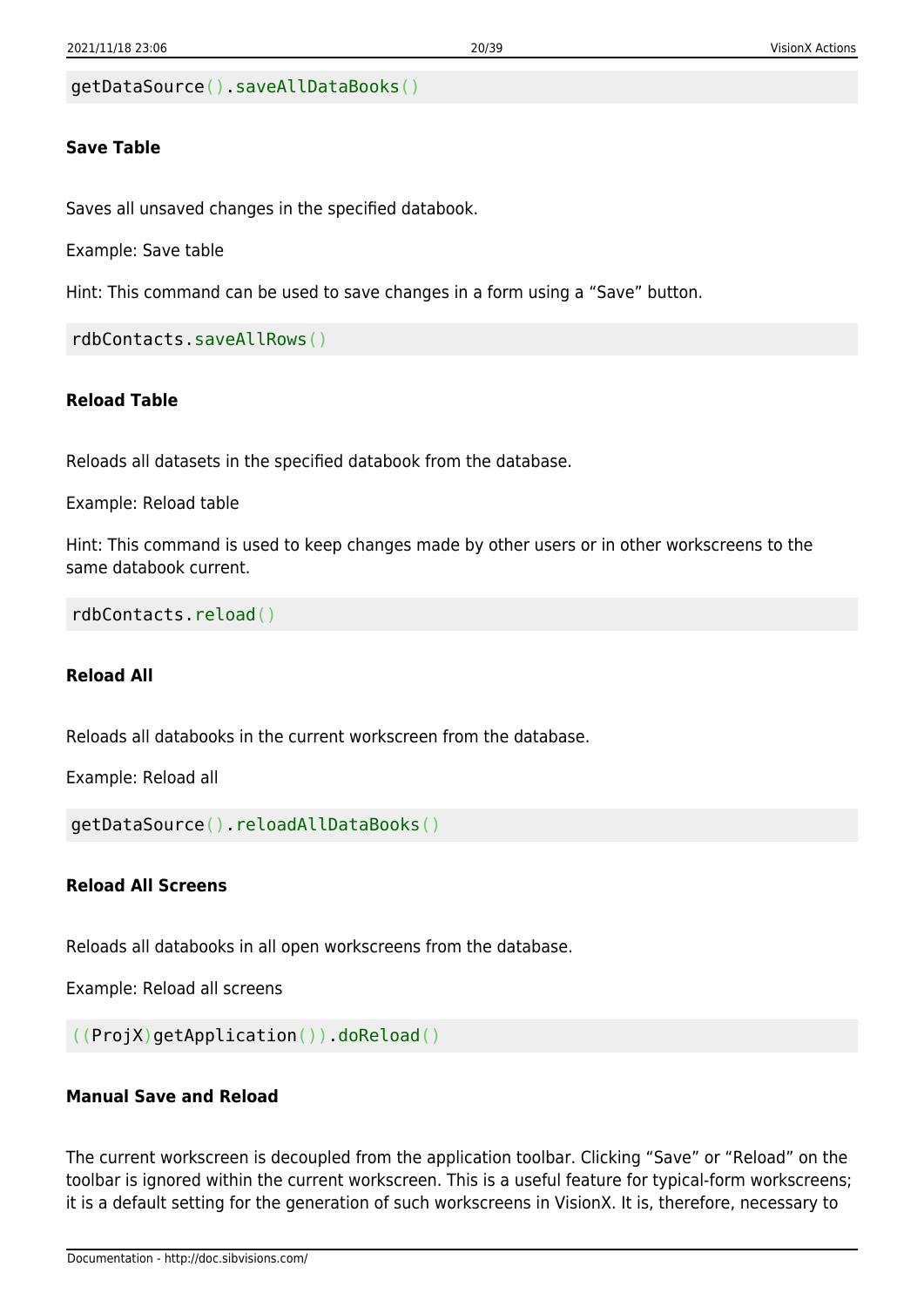create separate "Save" and "Cancel" buttons for these workscreens with the respective functionality.

Example: Manual save and reload

setManualSaveAndReload(**true**)

#### <span id="page-21-0"></span>**Report Commands**

#### **Show Report**

Shows the specified report. The report is either displayed in a browser or opened using the relevant program (e.g. Word, Excel), depending on how the PC is configured.

Parameters: [List of all reports in the workscreen]

Example: Show Report | Form Report Contacts

getApplication().getLauncher().showFileHandle(getFormReportContacts())

#### **Download Report**

Downloads the specified report. The report can be saved on a local hard drive and then opened.

Parameters: [List of all reports in the workscreen]

Example: Download report | Form Report Contacts

getApplication().getLauncher().saveFileHandle(getFormReportContacts())

#### **Save Report**

Saves the specified report in a table. The save location is defined via two parameters: The report's file name is saved in a text column of the table; the file itself is saved in the current row of a table column of the type Image or File.

Parameters: [Filename: List of all columns of all databooks in a workscreen], [File: List of all columns of all databooks in a workscreen] | [List of all reports in the workscreen]

Example: Save Report | [Contacts.Filename] | [Contacts.Image] | Form Report Contacts

Hint: This command can be used to save the reports generated by the application in a databook (e.g., lists, proposals and other business reports).

```
ProjXUtil.storeFileHandle(
    new Var(rdbContacts, "FILENAME"),
     new Var(rdbContacts,"IMAGE"),
```
Documentation - http://doc.sibvisions.com/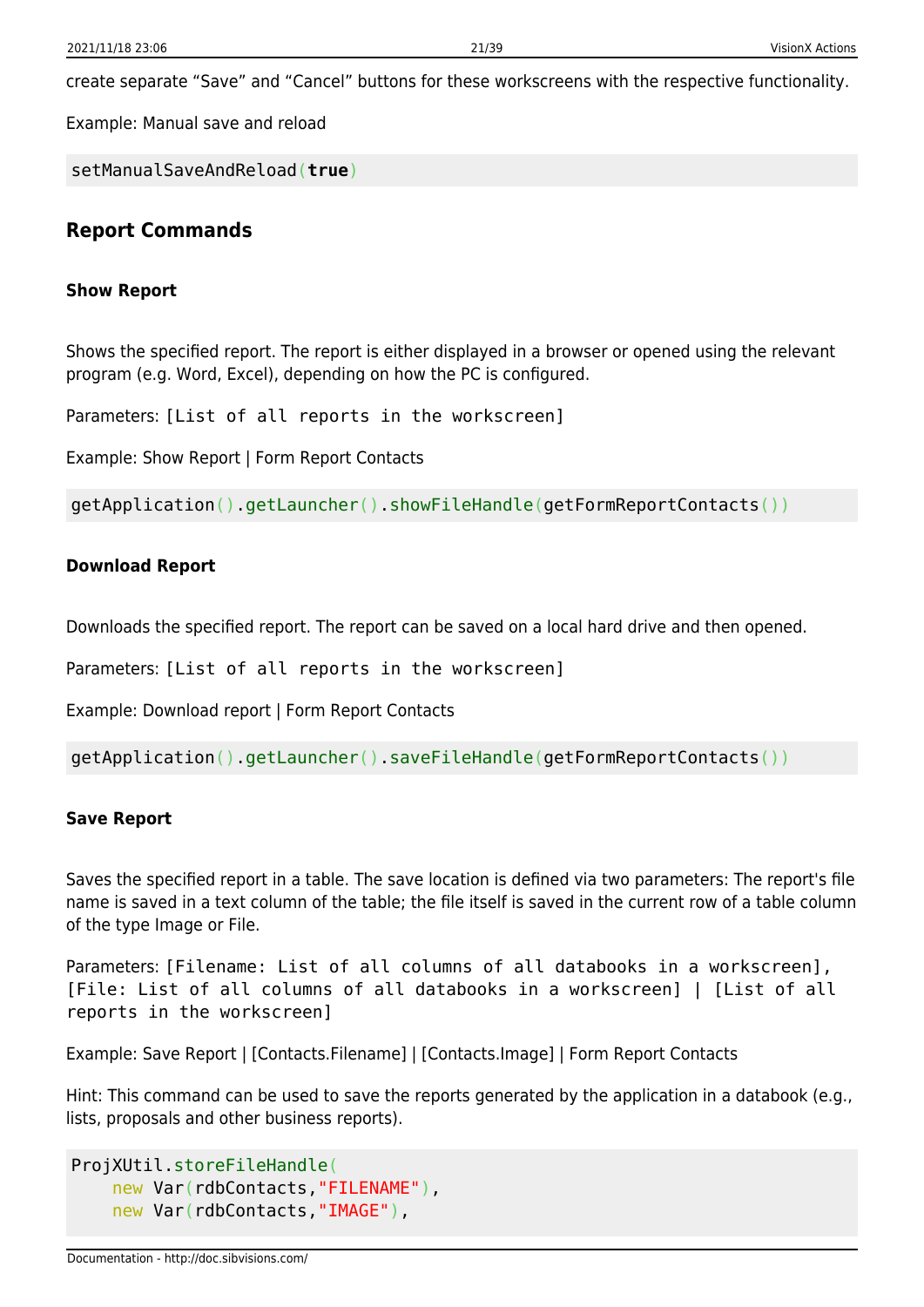```
 getFormReportContacts())
```
### <span id="page-22-1"></span>**Import Report (Merge)**

Imports the specified report. All of the report's data is imported to the relevant rows and fields of the workscreen. If "Merge" is selected, only changed, deleted, or new information is imported. Data that already exists is not added separately. If "Insert" is used, all data rows, including existing rows (tested for similarity) are transferred. This functionality is only available for XLSX (Excel) and XML reports that were created using VisionX. Of course, the report templates can be edited. This is command is used to import offline forms into the application.

Parameters: [List of all reports in the workscreen]

Example: Show report | Form Report2 Contacts (xls)

```
ProjXUtil.importFile(this,
"/reports/screens/ContactsWorkScreen$ContactsForm.xls", true)
```
### **Import Report (Insert)**

See [Import Report \(merge\)](#page-22-1) above

ProjXUtil.importFile(this, "/reports/screens/ContactsWorkScreen\$ContactsForm.xls", **false**)

## <span id="page-22-0"></span>**File Upload/Download Commands**

### **Upload File to**

Uploads a file that is selected by the user and saves it in a databook. The save location is determined by two parameters: the name of the uploaded file is saved in a table's text column; the file itself is saved in the current row of a table column of the type Image or File. Parameters: [Filename: List of all columns of all databooks in a workscreen], [File: List of all columns of all databooks in a workscreen].

Example: Upload file | [Contacts.Filename] | [Contacts.Image]

Hint: This command can be used to saved files in a databook (e.g., emails, proposals and other business reports).

```
ProjXUtil.uploadFile(this,
    new Var(rdbContacts, "FILENAME"),
     new Var(rdbContacts,"IMAGE"))
```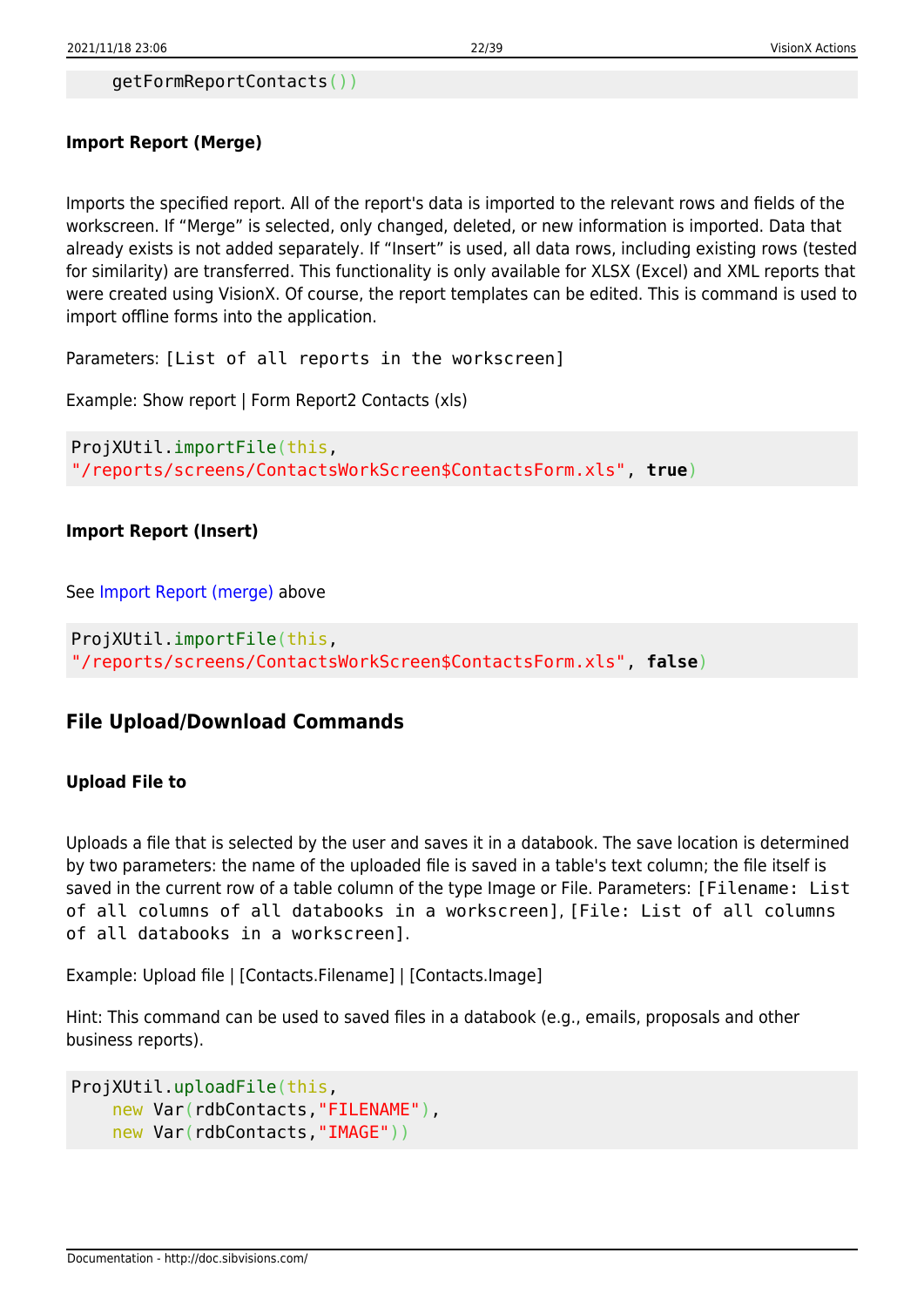#### **Show File**

Shows the specified file. The file is either displayed in a browser or opened using the relevant program (e.g. Word, Excel), depending on how the PC is configured. The file is selected via two parameters: the file name and a databook column. The file name can be selected via a table's text column or using fixed text. The data is taken from a column in the currently selected table row (type Image or File).

Parameters: [Filename: List of all columns of all databooks in a workscreen], [File: List of all columns of all databooks in a workscreen]

Example: Show file | [Contacts.Filename] | [Contacts.Image]

Hint: This command is used to display documents that were saved in the application by the user.

```
ProjXUtil.showFile(this,
     (String)rdbContacts.getValue("FILENAME"),
     rdbContacts.getValue("IMAGE"))
```
#### **Download File**

Downloads the specified file. The file can be saved to a local hard drive and opened from there. The file is selected via two parameters: the file name and a databook column. The file name can be selected via a table's text column or using fixed text. The data is taken from a column in the currently selected table row (type Image or File).

Parameters: [Filename: List of all columns of all databooks in a workscreen], [File: List of all columns of all databooks in a workscreen]

Example: Download file | [Contacts.Filename] | [Contacts.Image]

Hint: This command is used to download files that were saved in the application by the user.

```
ProjXUtil.downloadFile(this,
    String)rdbContacts.getValue("FILENAME"),
     rdbContacts.getValue("IMAGE"))
```
#### **Delete File**

Deletes the specified file.

Parameters: [Filename: List of all columns of all databooks in a workscreen], [File: List of all columns of all databooks in a workscreen]

Example: Delete File | [Contacts.Filename] | [Contacts.Image]

ProjXUtil.deleteFile(\*,\*)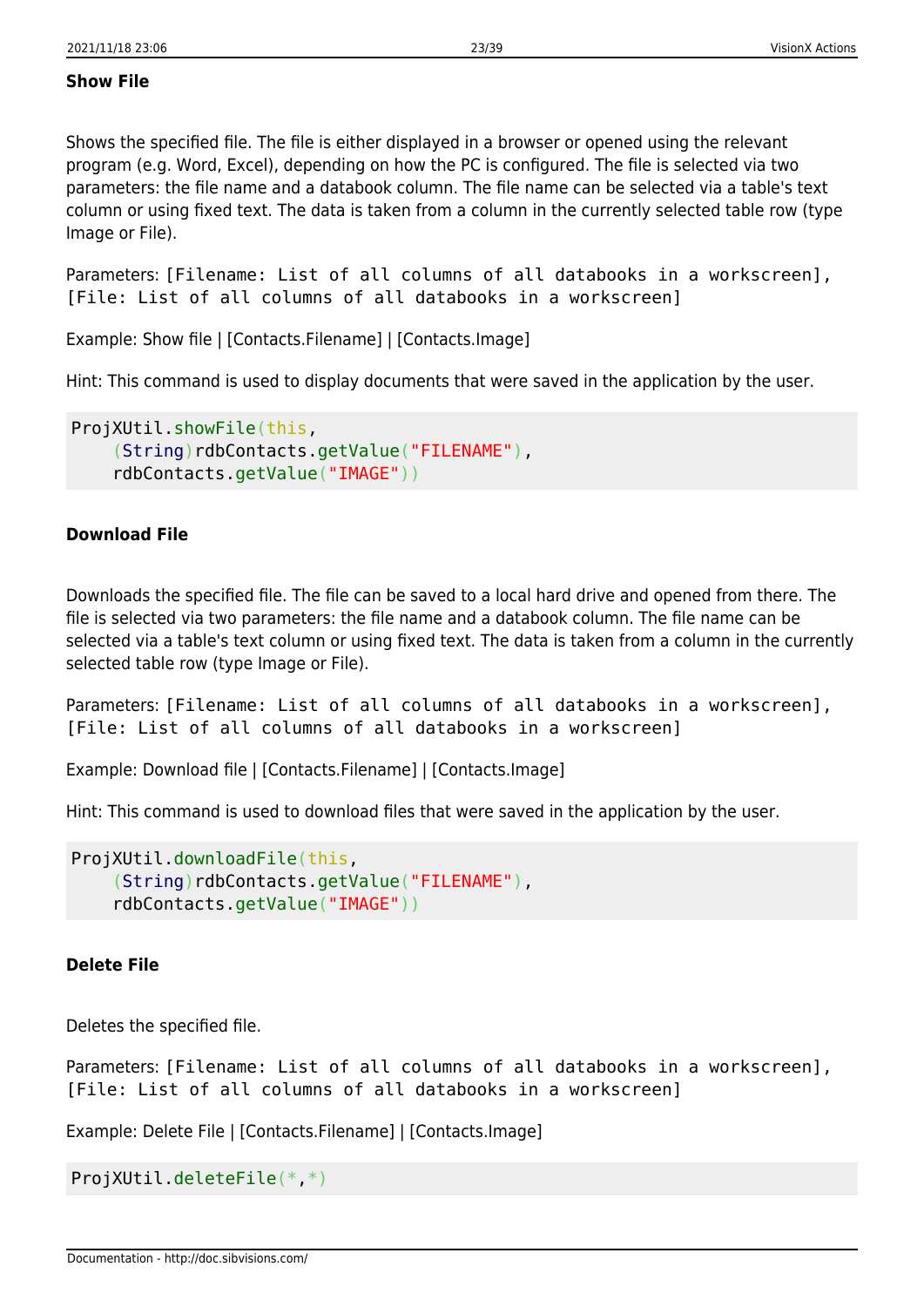#### <span id="page-24-0"></span>**GUI Component Commands**

#### **Disable Component**

Disables the specified GUI component. The element is grayed out and no changes can be made.

Parameters: [List of all GUI components on the workscreen]

Example: Disable component | [Input field: Contacts.Lastname]

edtLastName.setEnabled(**false**)

#### **Enable Component**

Enables the specified GUI component.

Parameters: [List of all GUI components on the workscreen]

Example: Enable component | [Input field: Contacts.Lastname]

edtLastName.setEnabled(**true**)

#### **Hide Component**

Hides the specified GUI component.

Parameters: [List of all GUI components on the workscreen]

Example: Hide component | [Input field: Contacts.Lastname]

edtLastName.setVisible(**false**)

#### **Show Component**

Shows the specified GUI component.

Parameters: [List of all GUI elements on the workscreen]

Example: Show component | [Input field: Contacts.Lastname]

edtLastName.setVisible(**true**)

#### **Deselect Button**

Deselects the specified button (checkbox, radio-, or toggle button).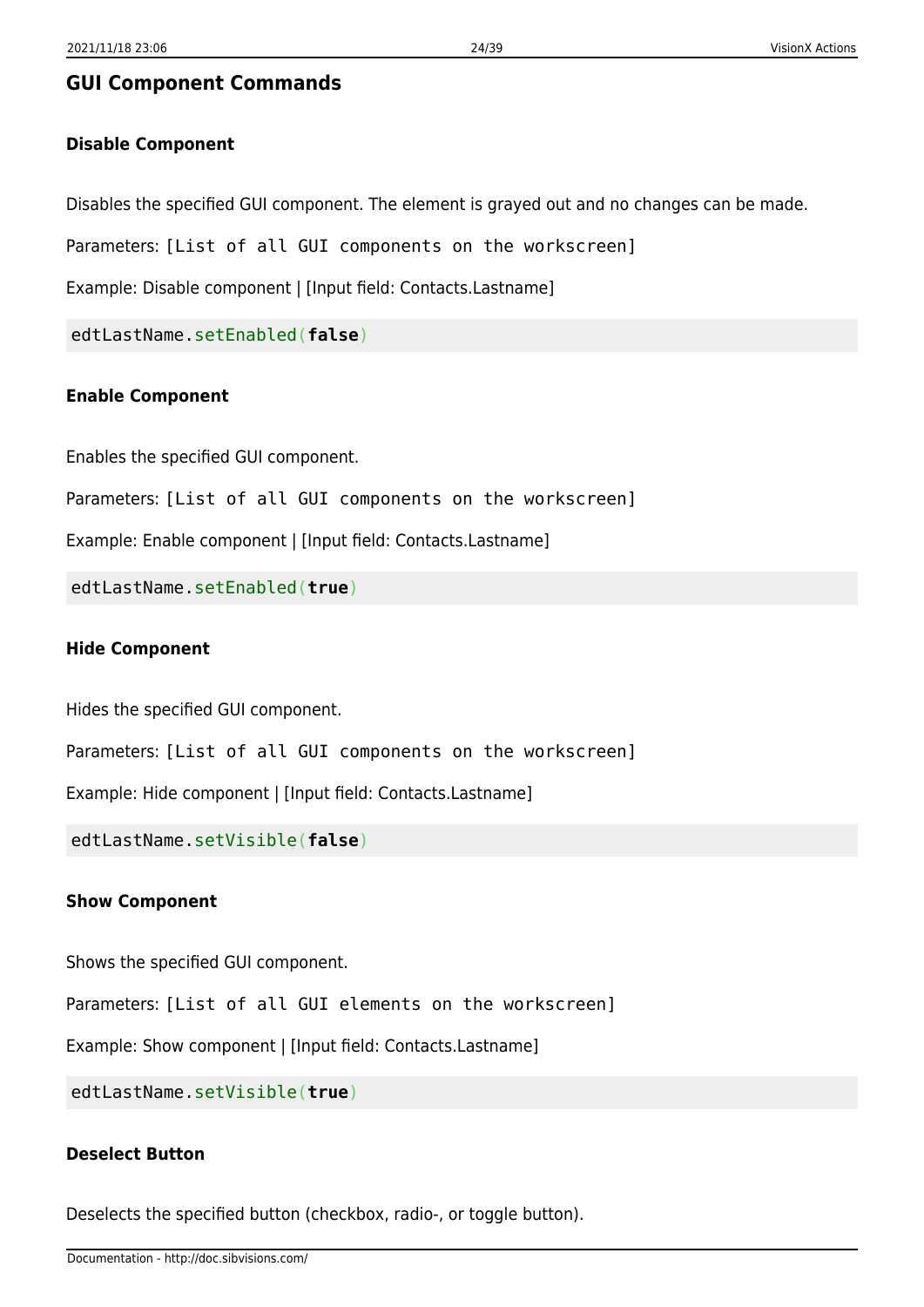```
Parameters: [List of all buttons (checkbox, radio- and toggle) on the
workscreen]
```
Example: Deselect button | [Input field: Contacts.Lastname]

edtLastName.setSelected(**false**)

#### **Select Button**

Selects the specified button (checkbox, radio-, or toggle button).

Parameters: [List of all buttons (checkbox, radio- and toggle) on the workscreen]

Example: Select button | [Input field: Contacts.Lastname]

edtLastName.setSelected(**true**)

#### **Enable Tab**

Activates the specified tab so that it is not grayed out and can be selected.

Parameters: [Component: List of all of the workscreen's tab controls]

Parameters: [Tab: List of all tabs of the selected tab control]

Example: Enable tab | [TabsetPanel: tabsetPanelMain] | Tab 2

tabsetPanelMain.setEnabledAtIfExists("Tab 2",**true**)

#### **Disable Tab**

Deactivates the specified tab. It is grayed out and cannot be selected.

Parameters: [Component: List of all of the workscreen's tab controls]

Parameters: [Tab: List of all tabs of the selected tab control]

Example: Disable tab | [TabsetPanel: tabsetPanelMain] | Tab 2

tabsetPanelMain.setEnabledAtIfExists("Tab 2",**false**)

#### **Select Tab**

Selects the specified tab.

Parameters: [Component: List of all of the workscreen's tab controls]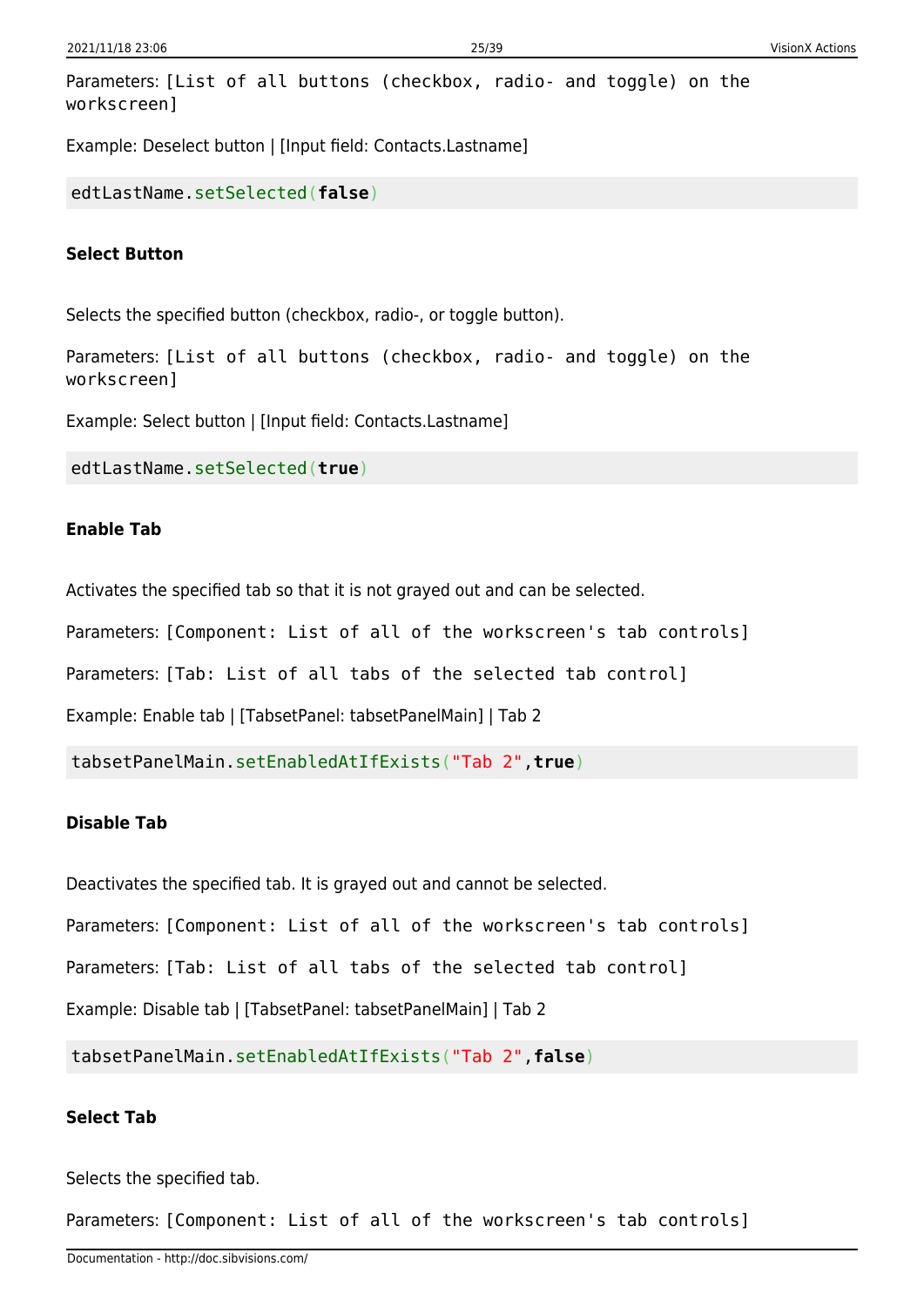Parameters: [Tab: List of all tabs of the selected tab control]

Example: Select tab | [TabsetPanel: tabsetPanelMain] | Tab 2

tabsetPanelMain.setSelectedIndexIfExists("Tab 2")

**Set Tab Text**

Sets the text of the specified tab.

Parameters: [Component: List of all of the workscreen's tab controls]

Parameters: [Tab: List of all tabs of the selected tab control]

Example: Set tab text | [TabsetPanel: tabsetPanelMain] | Tab 2 | Tab 2 New

tabsetPanelMain. setTextAtIfExists("Tab 2","Tab 2 New")

#### **Set Label With Calculated Value**

Calculates the result of the specified formula (see [Formulas in commands\)](#page-6-4) and writes it to the specified label (GUI element).

Parameters: [List of all labels (GUI elements) of the workscreen], [Formula including reference to columns in all tables of the workscreen]

Example: Set label with calculated value | [Contacts.Total] | [Contacts.Quantity] \* [Contacts.Price]

Hint: This command can be used for various mathematical operations. The result is then written to a table column. For example, calculation of the total price based on quantity and unit price.

Additional details regarding the use of formulas in commands can be found in [Formulas in commands.](#page-6-4)

```
Calc.setText(*,*,null) Calc.set(new Var(rdbContacts,"TOTAL"),
    Calc.val(new Var(rdbContacts,"QUANTITY")) *
     Calc.val(new Var(rdbContacts,"PRICE")), null)
```
#### **Set Label Text**

The specified text is written to the specified label (GUI element).

Parameters: [Target: List of all labels (GUI-elements) of the workscreen], [Text including reference to columns in all tables of the workscreen]

Example: Set Label Text| [Contacts.Name] | [Contacts.Filename], [Contacts.Lastname]

Hint: This command can be used to populate text columns with fixed text or values from other columns.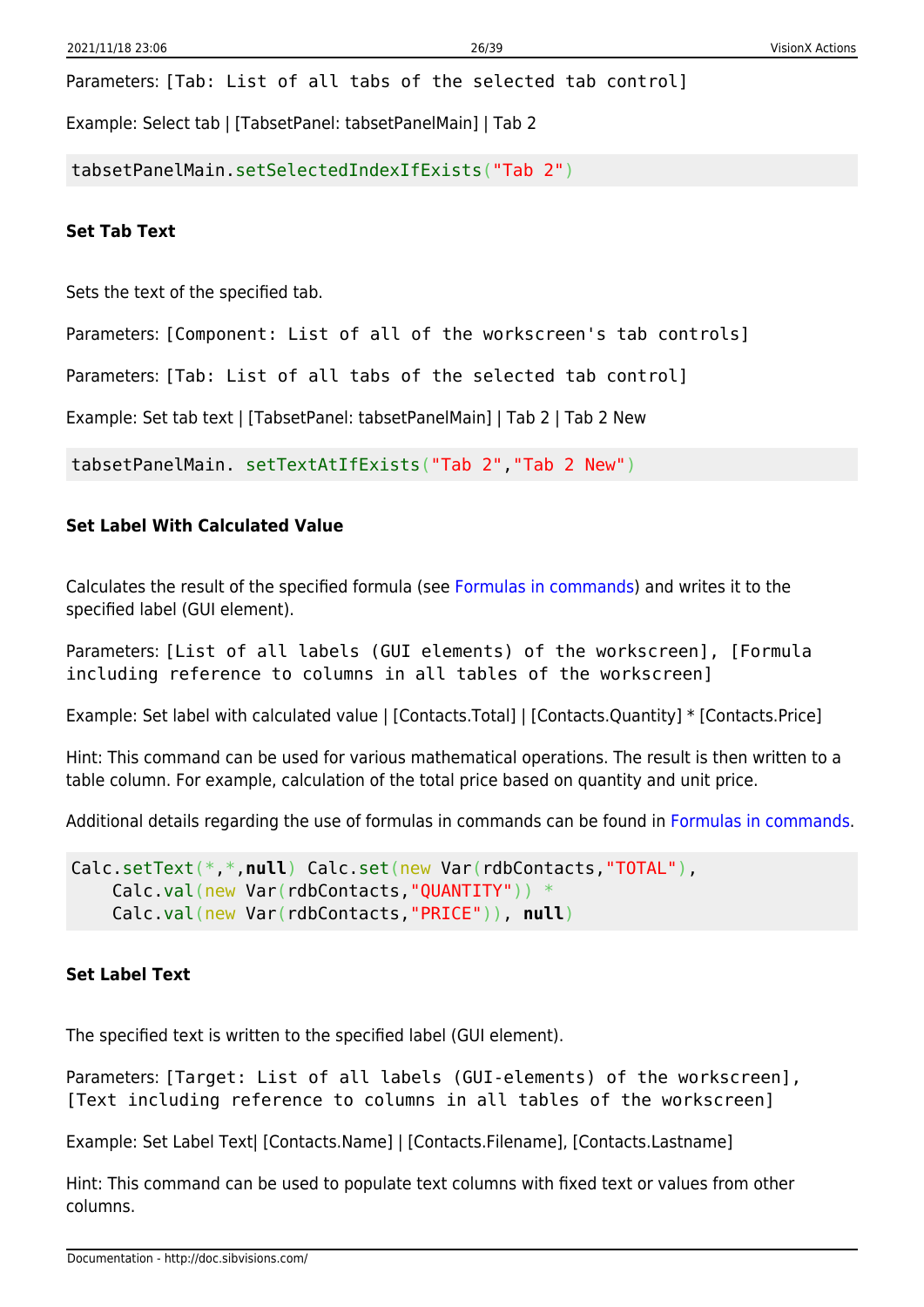In the example on the right, the value from "Lastname", the fixed text ", " (comma + space) and the value from "Firstname" is written to the column "Name": "Doe, John".

```
lblLastName.setText()
Text.set(new Var(rdbContacts,"NAME"),
    Text.val(new Var(rdbContacts,"LASTNAME")) +
     ", " +
     Text.val(new Var(rdbContacts,"FIRSTNAME")))
```
### **Disable All Components**

Disables all components in the given container.

Parameters: [Target: List of all GUI components of the workscreen]

Example: Disable all components | [Contacts.Panel]

ProjXUtil.setComponentsEnabled(pnlMain, **false**)

### **Enable All Components**

Enables all components in the given container.

Parameters: [Target: List of all GUI components of the workscreen]

Example: Enable all components | [Contacts.Panel]

ProjXUtil.setComponentsEnabled(pnlMain, **true**)

## <span id="page-27-0"></span>**Additional Commands**

#### **Logout**

The user is logged out.

Example: Logout

((ProjX)getApplication()).doLogout(**null**)

### **Show Error**

Shows a predefined message in an error dialogue.

Parameters: [Error message with reference to all databook columns in the workscreen]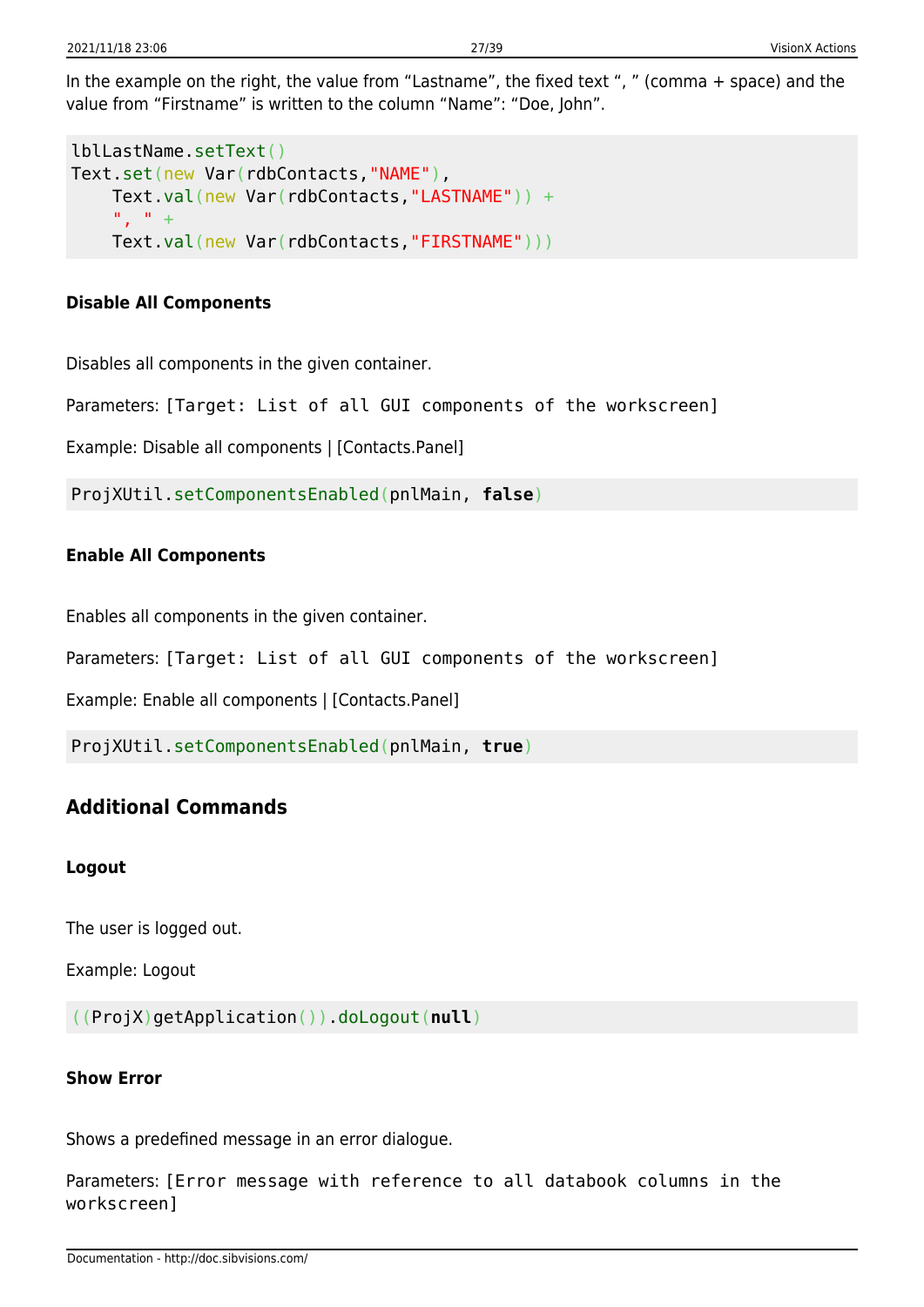Example: Show Error | [Input field: Contacts.Lastname] is missing!

```
showError(this,
    Text.val(new Var(rdbContacts,"LASTNAME")) +
     " is missing!")
```
#### **Show Information**

Shows a predefined message in an information dialogue.

Parameters: [Information message with reference to all databook columns in the workscreen]

Example: Show information | [Input field: Contacts.Lastname] is missing!

```
showInformation(this,
    Text.val(new Var(rdbContacts,"LASTNAME")) +
     " is missing!")
```
#### **Validation Error**

Shows a validation error. The specified text is shown on the workscreen in a validation error message.

Parameters: [Validation error message with reference to all databook columns in the workscreen]

Example: Validation error | [Input field: Contacts.Street] is a required field.

Hint: Validation errors are always used for the GUI element "field validation." If email is empty, then validation error "…"!

```
throw new Exception(
    Text.val(new Var(rdbContacts,"STREET")) +
     " is a required field.")
```
#### **Send Mail**

Sends an email message. The parameters can reference databook columns or can be defined using fixed text.

```
Parameters: [STMP Server], [STMP Port], [SMTP User], [SMTP Password], [Sender],
[Recipient], [Subject], [Mail Text], [Filename], [File]
```
Hint: It is good practice to create one or more tables containing the various parameters, to allow for easier configuration.

```
getConnection().callAction("sendMail",
     (String)rdbEmailserver.getValue("SMTPSERVER"),
```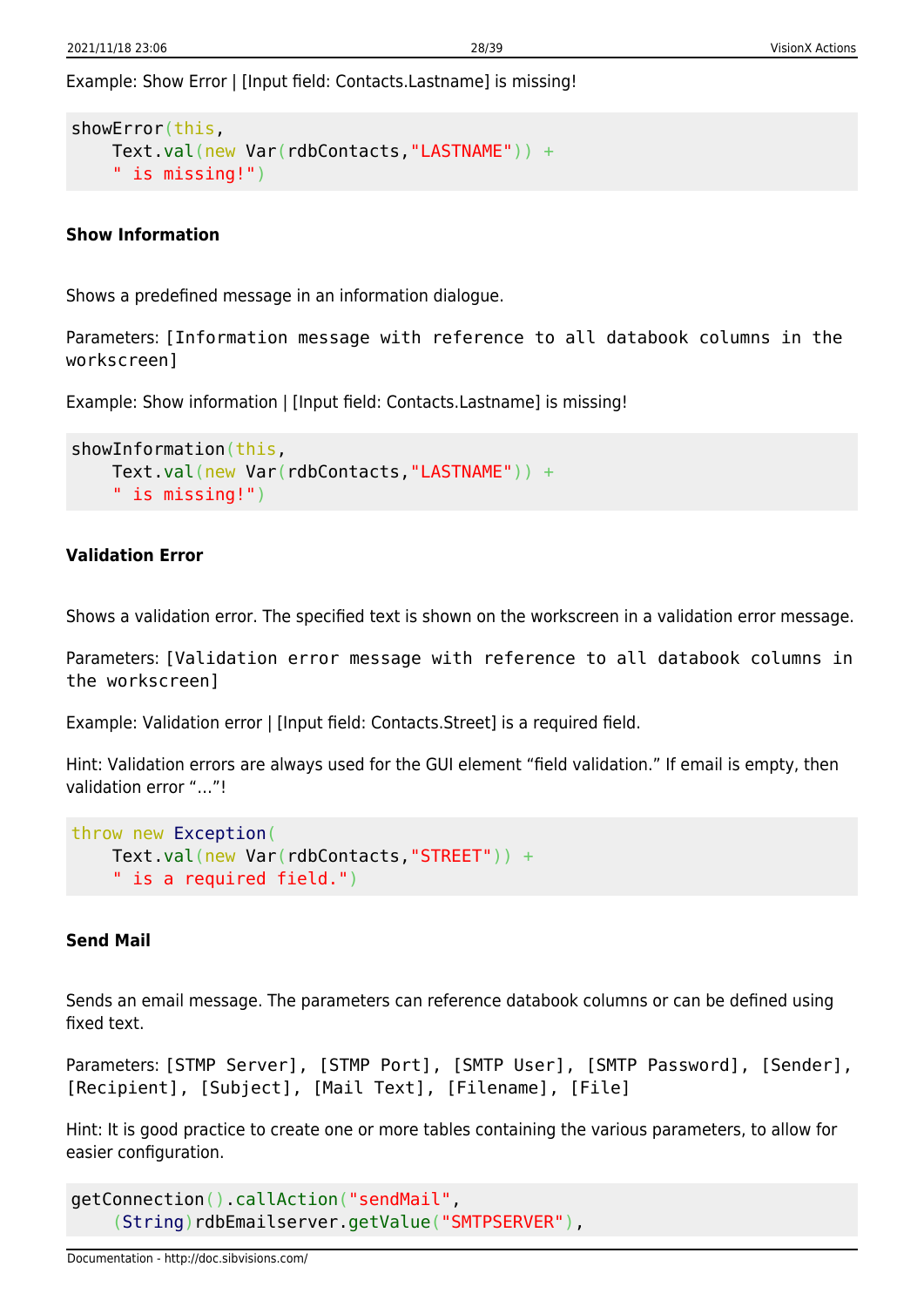```
String)rdbEmailserver.getValue("SMTPPORT"),
 (String)rdbEmailserver.getValue("USERNAME"),
 (String)rdbEmailserver.getValue("PASSWORD"),
 (String)rdbEmailserver.getValue("SENDER"),
String)rdbUsers.getValue("RECIPIENT"),
 "E-Mail subject",
 "Test\nhttp://sibvisions.com",
^{\rm m} ",
 "")
```
#### **Open URL**

Opens an URL. The parameter can reference databook columns or can be defined using fixed text.

Parameters: [URL]

```
getApplication().getLauncher().showDocument(
    String)rdbUrls.getValue("URL"),
     null,
     "blank")
```
#### **Call Server Action**

Executes the given server action.

Parameters: [Action Name]

```
getConnection().callAction("action")
```
#### **Silent Abort**

Aborts the current operation silently and completely.

```
throw new SilentAbortException()
```
#### <span id="page-29-0"></span>**QR**

#### **QR Text**

Converts the given text into a QR code and saves it in the given column.

Parameters: [List of all columns of all databooks in a workscreen], [List of all columns of all databooks in a workscreen]

Exmaple: QR Text | [Contacts.Qr] | [Contacts.Firstname]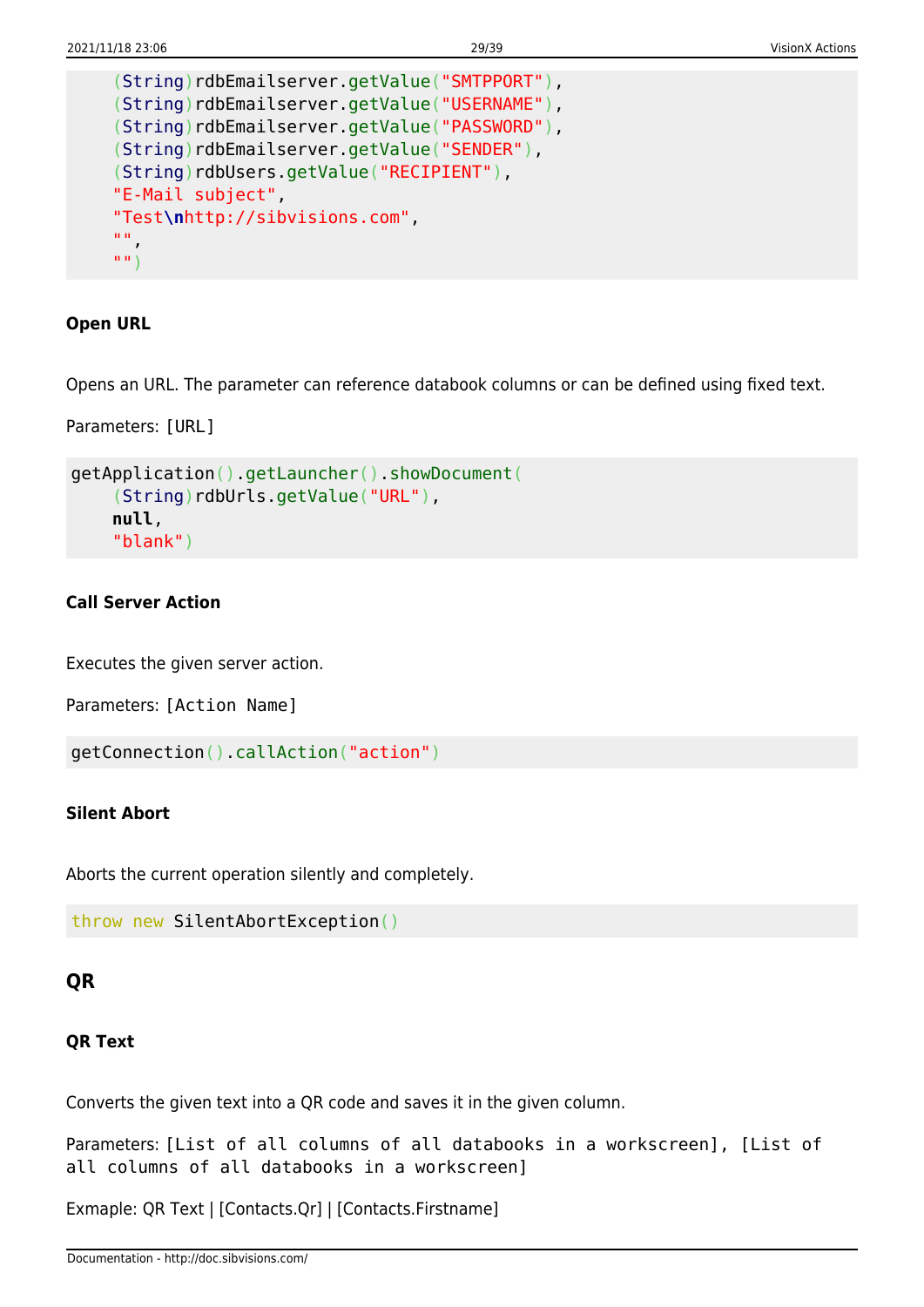```
QRUtil.setText(
     getConnection(),
     (String)rdbContacts.getValue("QR"),
    String)rdbContacts.getValue("FIRSTNAME"))
```
#### **QR Email**

Converts the given email address into a QR code and saves it in the given column.

Parameters: [List of all columns of all databooks in a workscreen], [List of all columns of all databooks in a workscreen]

Exmaple: QR Text | [Contacts.Qr] | [Contacts.Email]

```
QRUtil.setEMail(
     getConnection(),
     (String)rdbContacts.getValue("QR"),
    String)rdbContacts.getValue("EMAIL"))
```
#### **QR Phone Number**

Converts the given phone number into a QR code and saves it in the given column.

Parameters: [List of all columns of all databooks in a workscreen], [List of all columns of all databooks in a workscreen]

Example: QR Text | [Contacts.Qr] | [Contacts.Phone]

```
QRUtil.setPhoneNumber(
     getConnection(),
     (String)rdbContacts.getValue("QR"),
    String)rdbContacts.getValue("PHONE"))
```
#### **QR Geo Location**

Converts the given location into a QR code and saves it in the given column.

Parameters: [List of all columns of all databooks in a workscreen], [List of all columns of all databooks in a workscreen], [List of all columns of all databooks in a workscreen]

Exmaple: QR Text | [Contacts.Qr] | [Contacts.Latitude] | [Contacts.Longitude]

```
QRUtil.setText(
     getConnection(),
     (String)rdbContacts.getValue("QR"),
     (String)rdbContacts.getValue("LATITUDE"),
```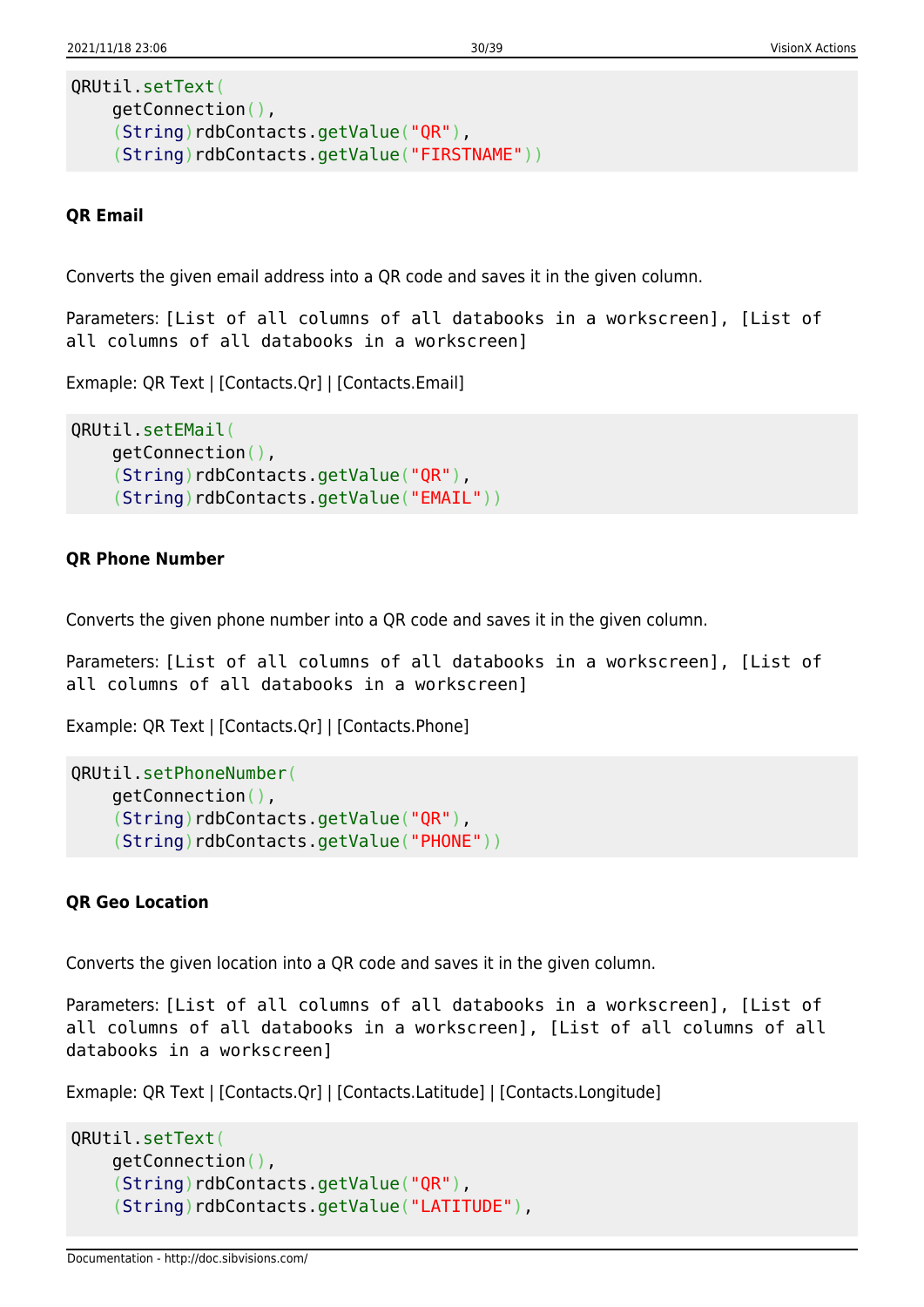```
String)rdbContacts.getValue("LONGITUDE"),
 null)
```
### **QR Contact**

Converts the given contact information into a QR code and saves it in the given column.

```
Parameters: [List of all columns of all databooks in a workscreen], [List of
all columns of all databooks in a workscreen], [List of all columns of all
databooks in a workscreen], [List of all columns of all databooks in a
workscreen], [List of all columns of all databooks in a workscreen], [List of
all columns of all databooks in a workscreen], [List of all columns of all
databooks in a workscreen], [List of all columns of all databooks in a
workscreen], [List of all columns of all databooks in a workscreen]
```
Exmaple: QR Text | [Contacts.Qr] | [Contacts.Name] | [Contacts.Company] | [Contacts.Title] | [Contacts.Phone] | [Contacts.Email] | [Contacts.Address] | [Contacts.Website] | [Contacts.Note]

```
QRUtil.setPhoneNumber(
    getConnection(),
     (String)rdbContacts.getValue("QR"),
    String)rdbContacts.getValue("NAME"),
     (String)rdbContacts.getValue("COMPANY"),
     (String)rdbContacts.getValue("TITLE"),
     (String)rdbContacts.getValue("PHONE"),
    String)rdbContacts.getValue("EMAIL"),
    String)rdbContacts.getValue("ADDRESS"),
    String)rdbContacts.getValue("WEBSITE"),
    String)rdbContacts.getValue("NOTE"))
```
# <span id="page-31-0"></span>**Conditions**

Conditions allow for the execution of commands in dependence on whether the condition is met or not. One set of commands can be executed if the condition is met and another if the condition is not met.

This results in varying outcomes depending on the condition, e.g., if the user has the role "Administrator", all databook columns are visible, otherwise only a selected number of columns is shown.

Example:

 $\pmb{\times}$ 

- 1. If the column "Userdata.Created" is empty, execute the following commands
	- 1. Write the current date to "Userdata.Createdon"
	- 2. Write the current user to "Userdata.Createdby"
- 2. Otherwise, execute the following commands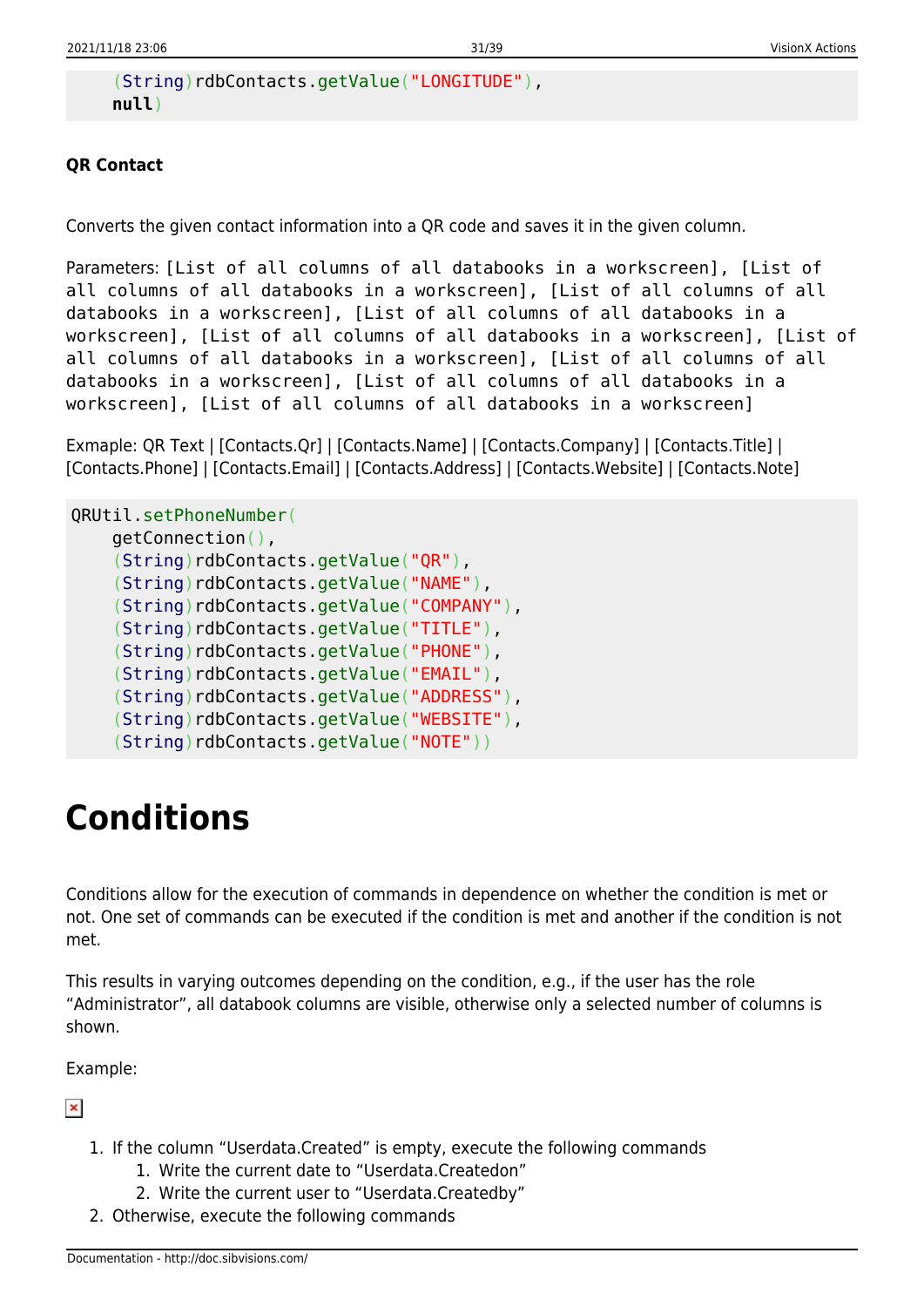- 1. Write the current user to "Userdata.Changedby"
- 2. Write the current date to "Userdata.Changedon"

## <span id="page-32-0"></span>**If Equals / If Not Equals / If Greater / If Greater or Equal / If Smaller / If Smaller or Equal**

If the first parameter equals / does not equal / is greater than / is greater than or equals / is smaller than / is smaller than or equals the second parameter, then the commands in the "If" path are executed, otherwise the commands in the "Else" path are executed.

Parameters: [List of all columns of all databooks in the workscreen, or a set value], [List of all columns of all databooks in the workscreen, or a set value]

```
if (Logical.equals(rdbUserdata.getValue("CREATEDON"),""))
{
     // "If" - Path
}
else
{
     // "Else" - Path
}
```
## <span id="page-32-1"></span>**If Between / If Not Between**

If the first parameter is greater than or equal to the second parameter and the first parameter is also smaller than or equal to the third parameter, then the commands in the "If" path are executed, otherwise the commands in the "Else" path are executed. "If not between" results in the opposite.

Parameters: [List of all columns of all tables of the workscreen or a constant value], [List of all columns of all tables of the workscreen or a constant value]

Hint: This command is often used to check a date field against a specified date range, or to check a number field against a specified range of values.

```
if (Logical.between(rdbUserdata.getValue("PRICE"),100, 1000))
{
     // "If" - Path
}
else
{
     // "Else" - Path
}
```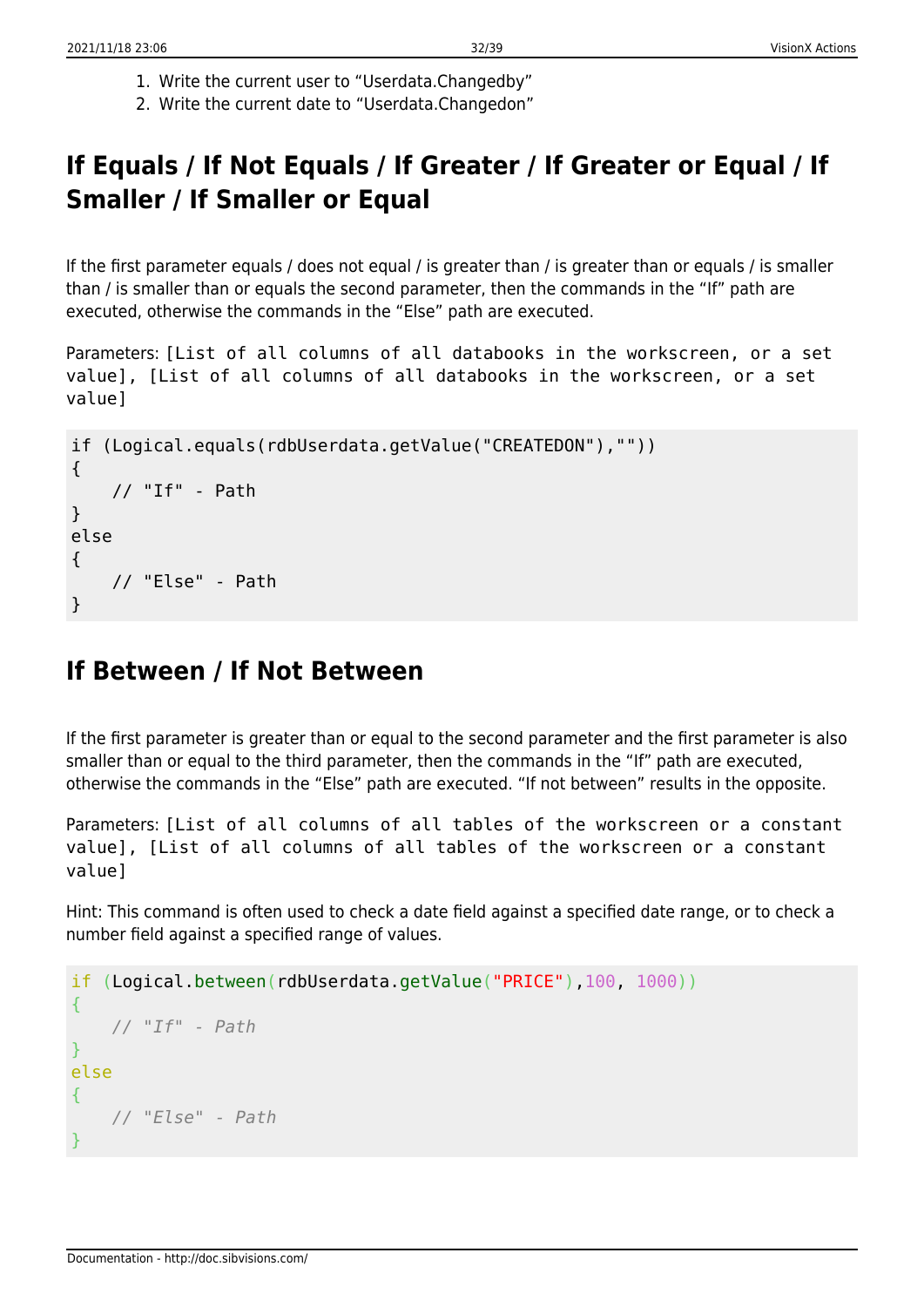## <span id="page-33-0"></span>**If a Row is Selected**

If a row is selected in the specified table, then the commands in the "If" path are executed. Otherwise, the commands in the "Else" path are executed.

Parameters: [List of all tables of the workscreen]

```
if (Logical.equals(rdbUserdata.getValue("CREATEDON"),"")) {
     // "If" - Path
}
else
{
     // "Else" - Path
}
```
## <span id="page-33-1"></span>**Has Role / Not Has Role**

If the current user has the specified role, then the commands in the "If" path are executed. Otherwise, the commands in the "Else" path are executed.

Parameters: [List of all roles in the application]

Hint: This command can be used to restrict access to information according to user roles. Role restriction at the data level!

- Administrator is able to see everything, no filter
- Staff member can only see their own datasets, filtered by username

```
if (getApplication().hasRole("Administrator"))
{
     // "If" - Path
}
else
{
     // "Else" - Path
}
```
## <span id="page-33-2"></span>**Is Enabled**

If the specified GUI element is active (see command "Enable Component"), then the commands in the "If" path are executed, otherwise the commands in the "Else" path are executed.

Parameters: [List of all GUI elements of the workscreen]

```
if (edtLastName.isEnabled())
{
     // "If" - Path
```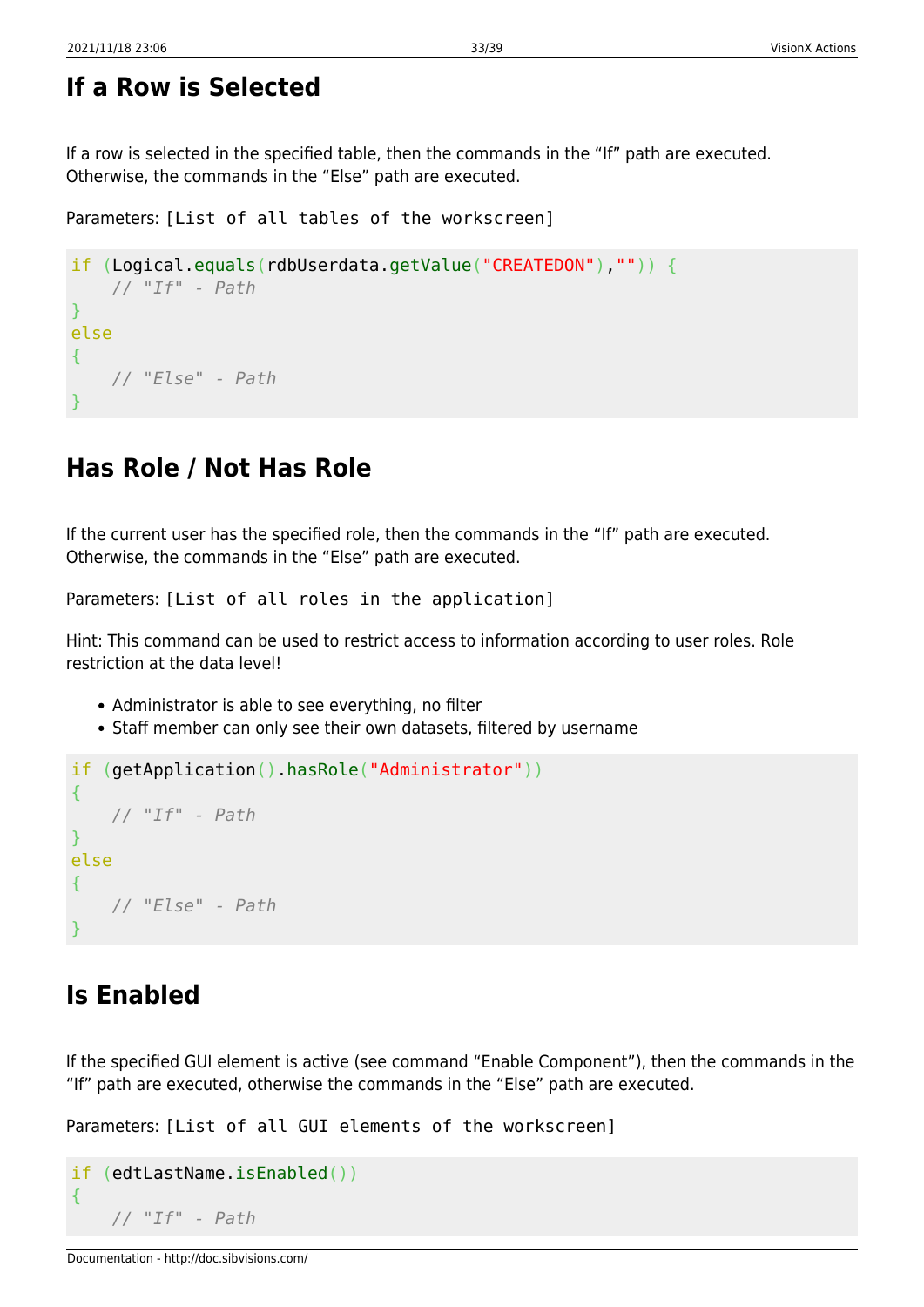```
}
else
{
     // "Else" - Path
}
```
## <span id="page-34-0"></span>**Is Visible**

If the specified GUI element is visible (see command "Show Component"), then the commands in the "If" path are executed. Otherwise, the commands in the "Else" path are executed.

Parameters: [List of all GUI elements of the workscreen]

```
if (edtLastName.isVisible())
{
     // "If" - Path
}
else
{
     // "Else" - Path
}
```
## <span id="page-34-1"></span>**Is Button Selected**

If the specified button is selected (checked) (see command "show element"), then the commands in the "If" path are executed. Otherwise, the commands in the "Else" path are executed.

Parameters: [List of all GUI elements of the workscreen]

```
if (edtLastName.isSelected())
{
     // "If" - Path
}
else
{
     // "Else" - Path
}
```
## <span id="page-34-2"></span>**Is Tab Selected**

If the specified tab is selected (see command "Select Tab "), then the commands in the "If" path are executed. Otherwise, the commands in the "Else" path are executed.

Parameters: [Element: List of all tab controls of the workscreen]

Parameters: [Tab: List of all tabs of the previously selected tab control]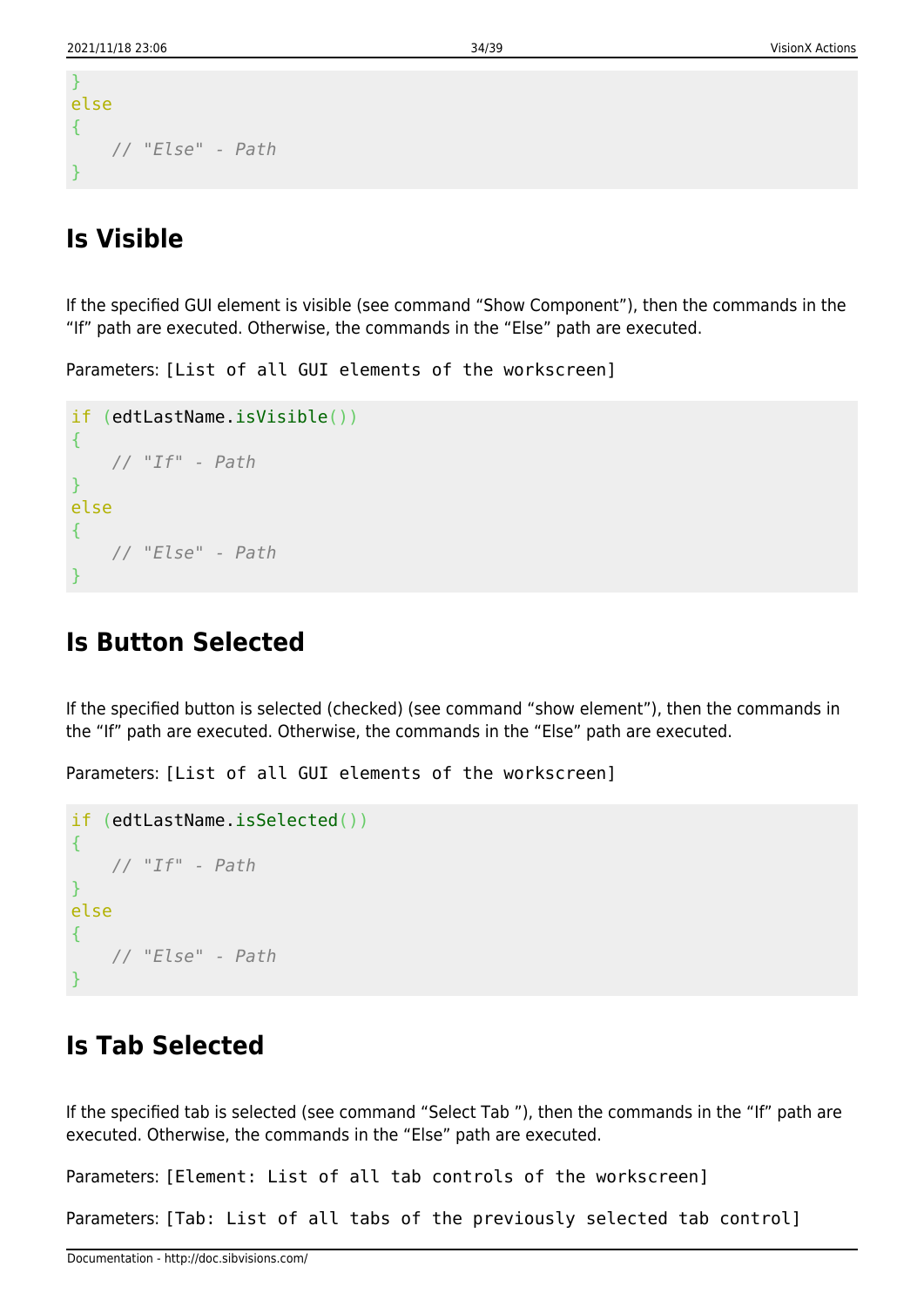```
if (tabsetPanelMain.getSelectedIndex() == "Tab 2")
{
     // "If" - Path
}
else
{
     // "Else" - Path
}
```
## <span id="page-35-0"></span>**Is Column Changed**

If the columns is changed (value changed), then the commands in the "If" path are executed. Otherwise, the commands in the "Else" path are executed.

Parameters: [List of all table columns in a workscreen]

```
if (DataBookUtil.isChangedColumnName(pEvent,"LASTNAME"))
{
     // "If" - Path
}
else
{
     // "Else" - Path
}
```
## <span id="page-35-1"></span>**Are Validations Ok**

If all field validations on the same panel (GUI Element) of the validation result element are correct, then the commands in the "If" path are executed. Otherwise, the commands in the "Else" path are executed.

Parameters: [List of all validation results]

Hint: This condition is often used to perform and show all field validations. If validation errors (see command "Validation Error") occur during the field validations, they are collectively shown in the specified validation result element.

What does "on the same panel" mean?

"Panel" means a GUI element that is merely a drawing area containing fields, labels, etc. VisionX performs all field validations that are on the same panel as the validation result.

```
if (validationResult.isValid())
{
     // "If" - Path
}
else
{
```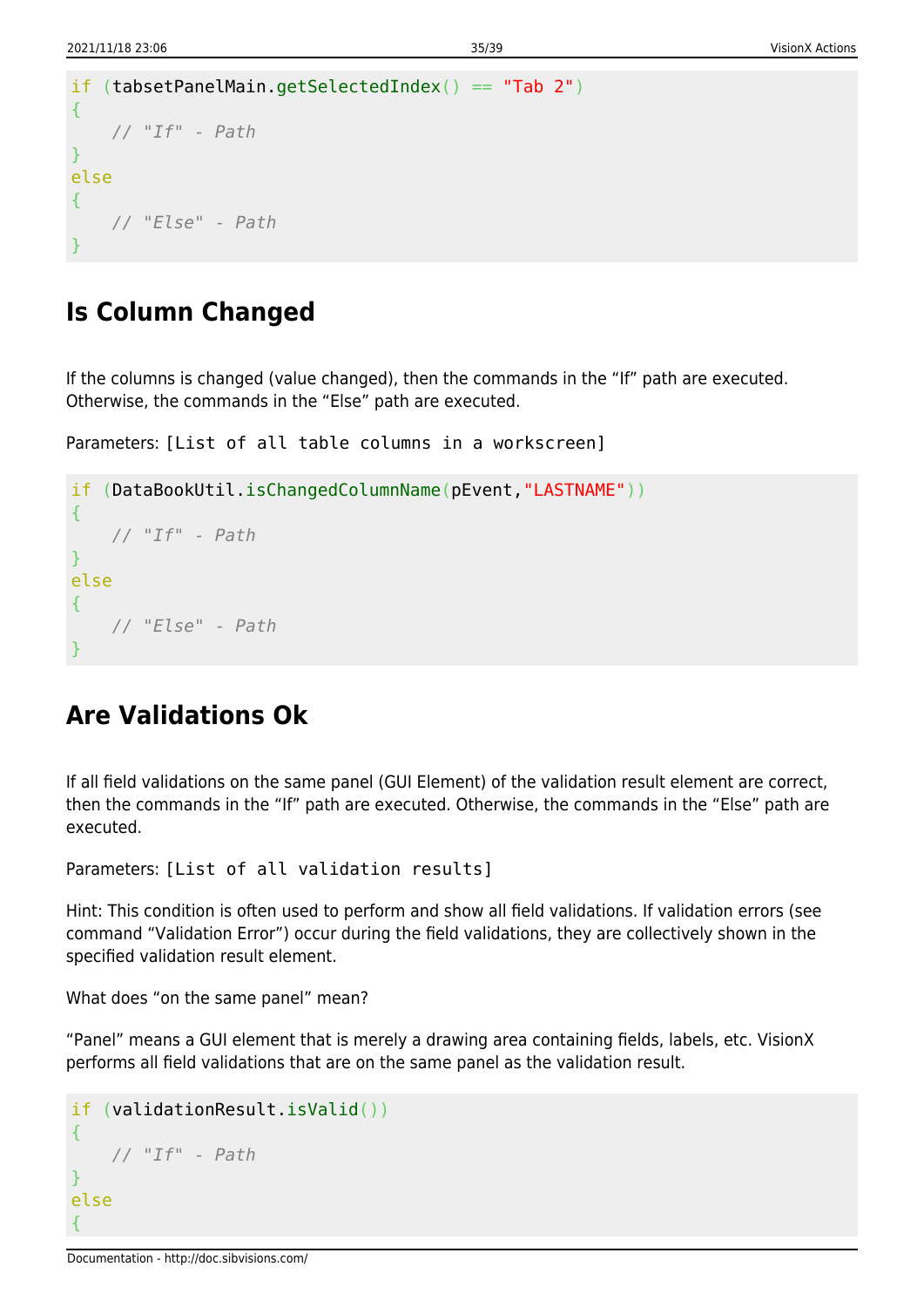}

```
 // "Else" - Path
```
## <span id="page-36-0"></span>**Is Invalid Email**

If the first parameter is an invalid email address (W3C consortium definition), then the commands in the "If" path are executed. Otherwise, the commands in the "Else" path are executed.

Parameters: [List of all columns of all tables in the workscreen or a fixed value]

```
if (Logical.equals(rdbUserdata.getValue("CREATEDON"),""))
\{ // "If" - Path
}
else
{
     // "Else" - Path
}
```
## <span id="page-36-1"></span>**Is Showing**

This condition is true if the workscreen is showing and the operations "open" and "load" have been completed. The condition can be used for a events such as "After Row Selected" to determine if the event occurred during initialization or if it was triggered by the user.

```
if (isShowing())
{
     // "If" - Path
}
else
{
     // "Else" - Path
}
```
## <span id="page-36-2"></span>**Is Importing**

This condition is true if the "import" action is currently executed. The condition can be used for events such as "After Row Selected" to determine if the event occurred during initialization or if it was triggered by the user.

```
if (ProjXUtil.isImporting())
{
     // "If" - Path
}
```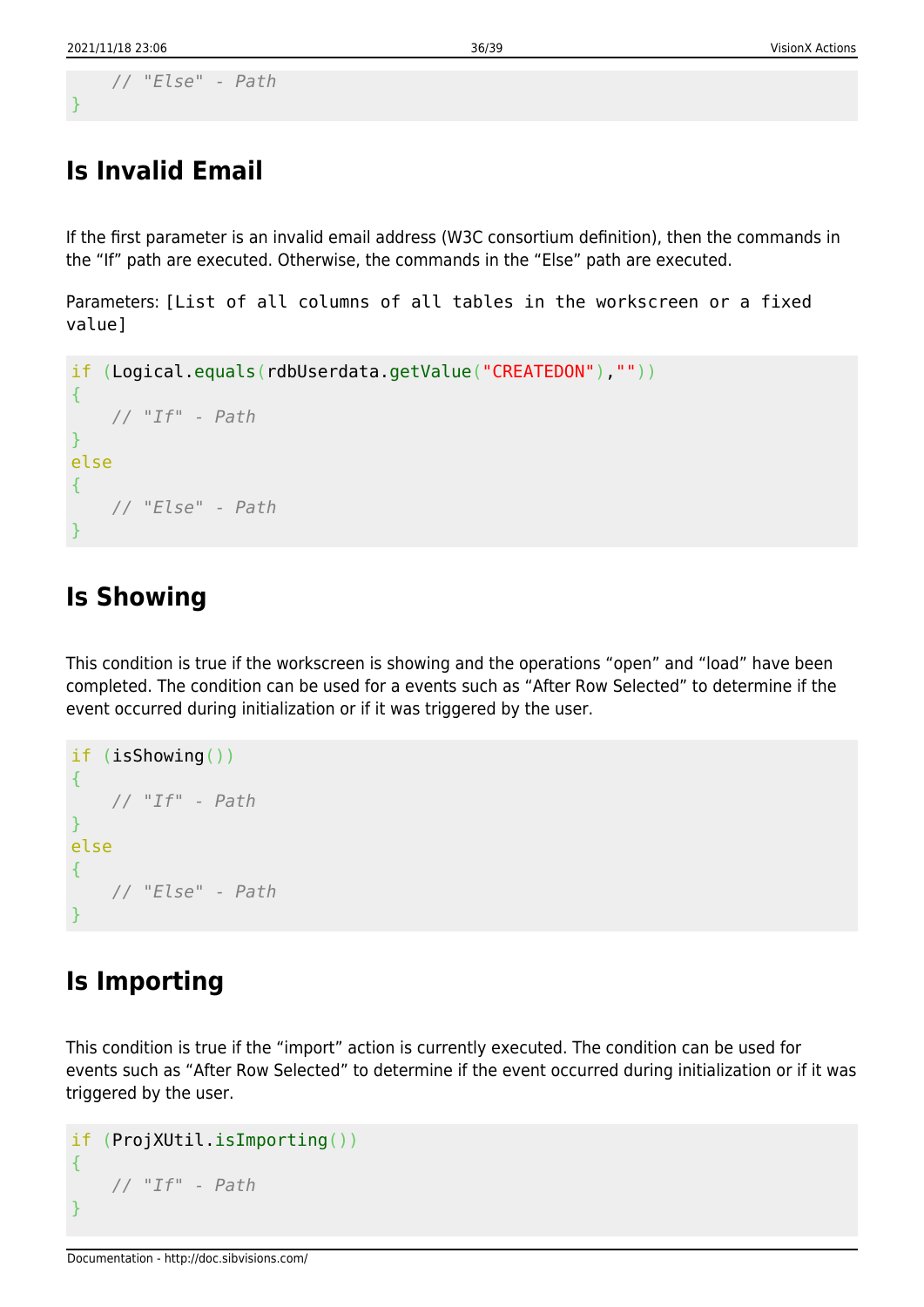```
else
{
     // "Else" - Path
}
```
## <span id="page-37-0"></span>**Is Mobile Environment**

This condition is true when the application is executed in a mobile environment.

```
if (getApplication().getLauncher().isMobileEnvironment())
{
 // "If" - Path
}
else
{
    // "Else" - Path
}
```
## <span id="page-37-1"></span>**Is Desktop Environment**

This condition is true when the application is executed in a desktop environment.

```
if (getApplication().getLauncher().isDesktopEnvironment())
\{ // "If" - Path
}
else
{
     // "Else" - Path
}
```
## <span id="page-37-2"></span>**Is Html5 Environment**

This condition is true when the application is executed in a Html5 environment.

```
if (getApplication().getLauncher().isWebEnvironment())
{
 // "If" - Path
}
else
{
    // "Else" - Path
}
```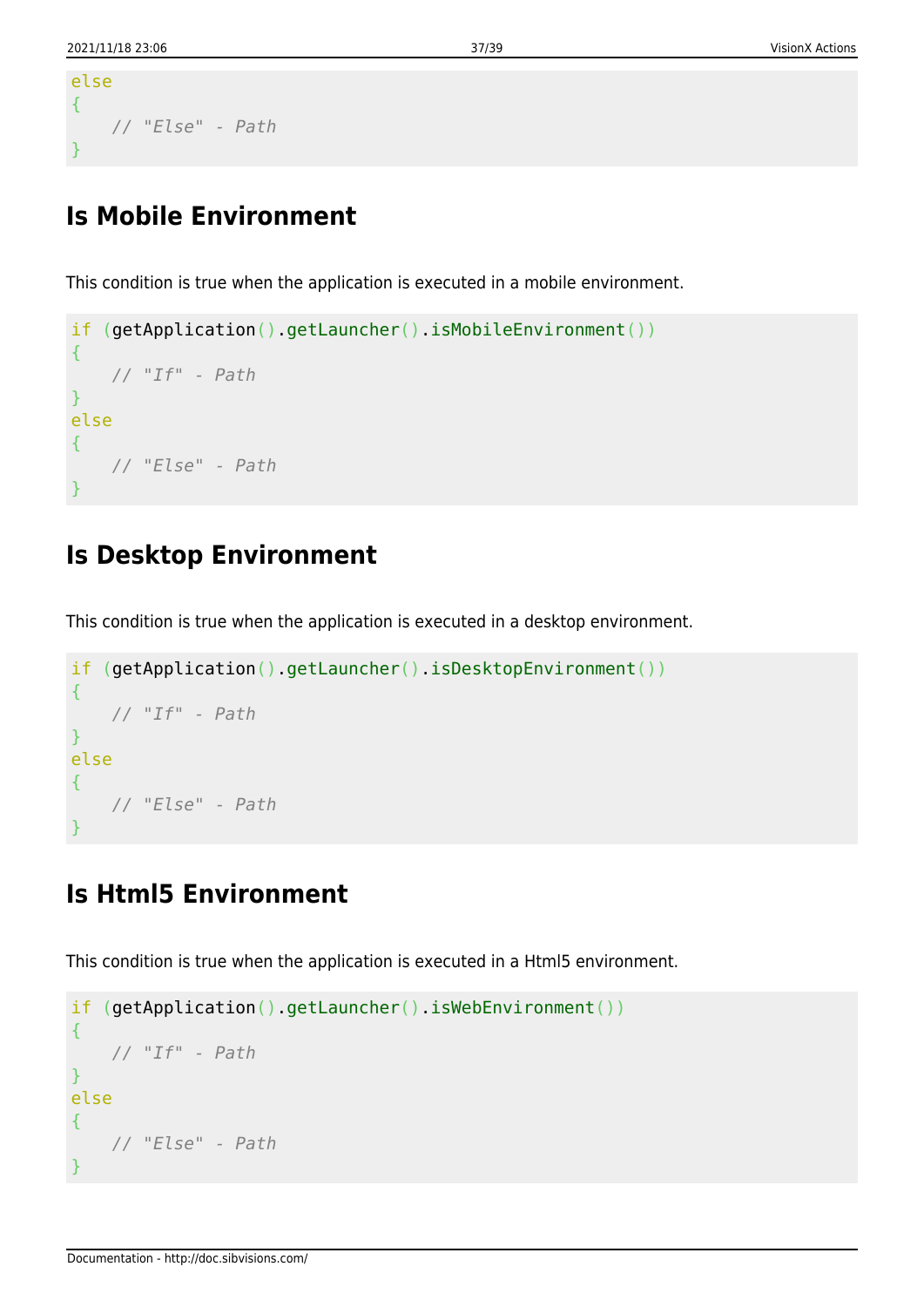## <span id="page-38-0"></span>**Is Service Environment**

This condition is true when the application is executed in a service environment.

```
if
("APPSERVICES".equals(getApplication().getLauncher().getEnvironmentName()))
{
     // "If" - Path
}
else
{
     // "Else" - Path
}
```
# <span id="page-38-1"></span>**Loop**

Loops are used to execute commands multiple times for the datasets of a table/view.

## <span id="page-38-2"></span>**Example: Create Sum**

A typical application of a repetition is the generation of the sum from a number of individual values. The individual values (e.g., Table "Items") are saved in a detail table, which is used as the parameter for the repetition.

#### $\pmb{\times}$

- 1. The column "Bill.Total" is set to 0.
- 2. The following command is executed for all rows of the table "Items":
	- 1. Calculate [Bill.Total] + [Items.Price] and write the resulting value to "[Bill.Total]".

All prices are added and the total is saved in the "Bill.Total" column

## <span id="page-38-3"></span>**Example: Keeping Subtotals Current**

Another common example is the generation of subtotals after each individual entry. In the example below, the table "To-dos" contains a column "Value1" (e.g., for expenses). For each to-do row, we would like to know the amount of expenses that have accumulated up to and including the current todo item.

The values in the "Value1" column are added from the first row to the currently selected row using the sumToCurrent([Todos.Value1]) group function. This function returns the subtotal of expenses in each To-do row.